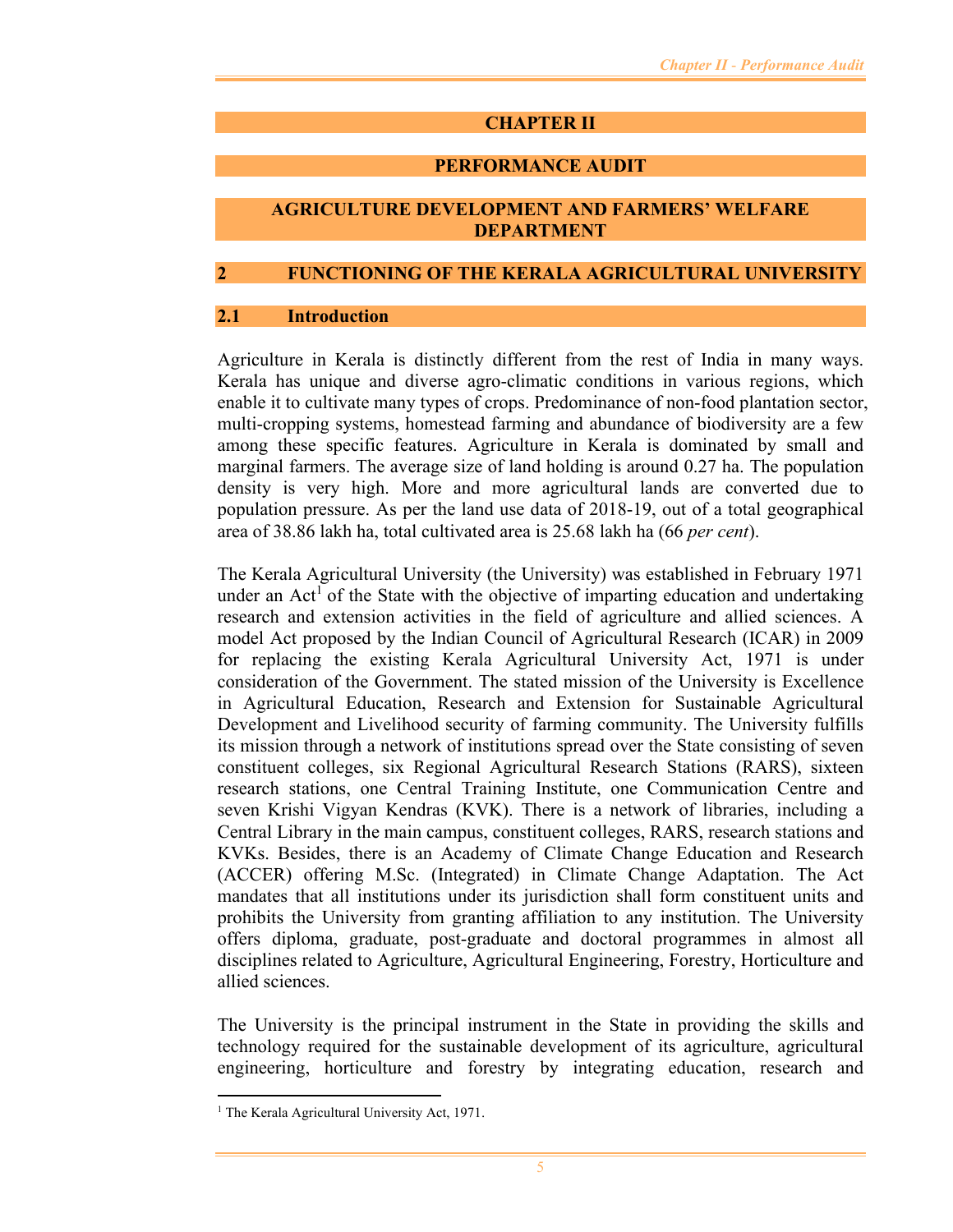extension. The University focuses its strategy on synergising multi-disciplinary education and strengthening problem-specific research relevant to the State and help building innovative extension systems for sustainable management of natural resources, sustainable agricultural production and overall improvement of rural livelihood.

### **2.1.1 Organisational setup**

The Vice-Chancellor (VC) is the principal executive and academic officer of the University. General Council, Executive Committee, Academic Council, Faculties and Board of Studies are the **'Authorities of the University'**. The VC is assisted by Registrar, Comptroller, Deans of the Faculties, Directors of (i) Research, (ii) Extension, (iii) Physical Plant<sup>2</sup>, (iv) Students' Welfare and Librarian who are designated as **'Officers of the University'** and they hold their posts for specific tenure.

The General Council is the supreme authority of the University and its constitution is as per **Appendix 2.1**. Ordinarily, the Council meets once in four months. It has the powers to review the actions of the Executive Committee and Academic Council. It is the authority vested with powers to make, amend or repeal Statutes.

The Executive Committee is the chief executive authority of the University and its constitution is as per **Appendix 2.2**. The Executive Committee shall meet, as and when required. It has the powers including general superintendence and control over the institutions of the University. It is vested with the powers to make ordinances and to amend or repeal the same.

The Academic Council is the body responsible for the maintenance of standards in educational programmes and examinations and its constitution is as per **Appendix 2.3**. The Academic Council shall meet ordinarily once in a trimester. It has the powers to make regulations and to amend or repeal the same.

<sup>&</sup>lt;sup>2</sup> 'Director of Physical Plant' who is the general custodian of all University properties and responsible for construction and maintenance.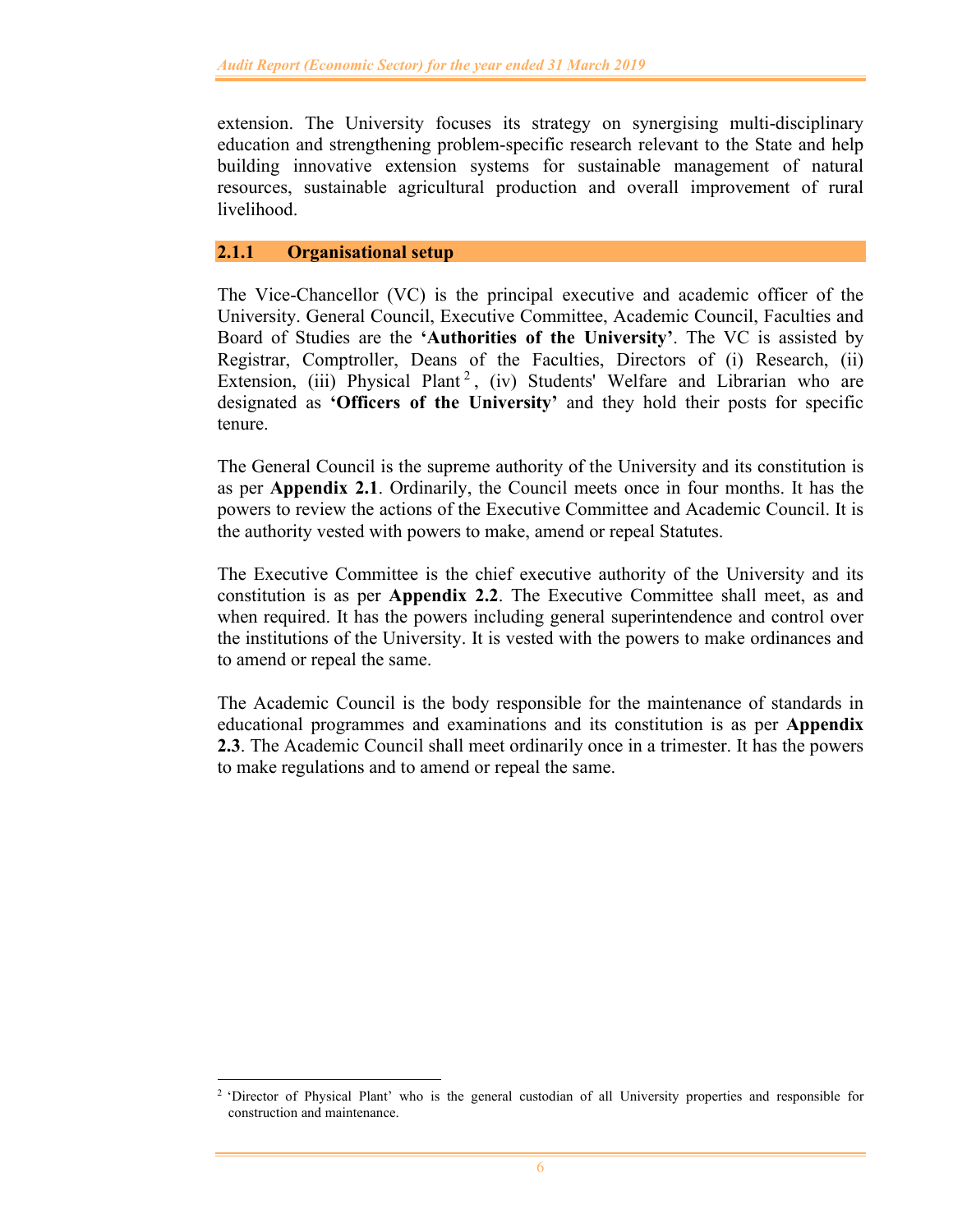

The administrative structure of the University is given below: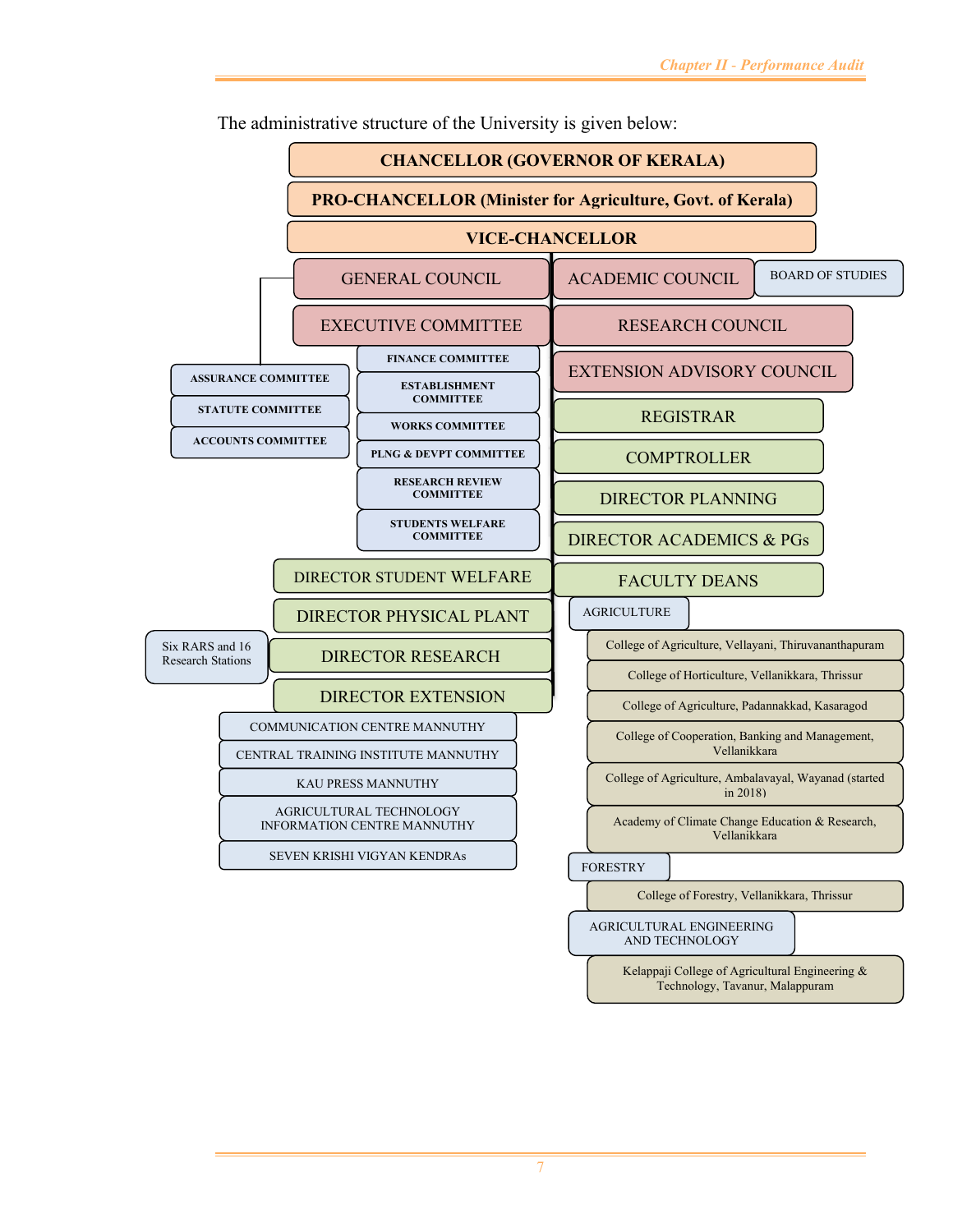## **2.2 Audit objectives**

The objectives of the Performance Audit were to assess:

- the extent to which the Kerala Agricultural University had achieved its organisational goals and objectives in the areas of academic, research and extension education activities with reference to the existing Act and Regulations;
- the adequacy of its financial management and internal controls in ensuring economy, efficiency and effectiveness in the functioning of the University.

### **2.3 Audit criteria**

Audit criteria were derived from:

- The Kerala Agricultural University Act, 1971, Statutes, Ordinances and Regulations framed thereunder;
- Kerala State Agricultural Development Policy, 2015;
- University Grants Commission (UGC) Regulations and ICAR Guidelines;
- Kerala Financial Code and Kerala Account Code;
- Project/scheme guidelines of various funding agencies.

#### **2.4 Audit scope and methodology**

The Performance Audit was conducted from July to December 2019 covering the period from 2014-15 to 2018-19. Audit examined the records at the Government Secretariat, the University headquarters and at selected units of the University.

Audit selected all eight academic institutions, three<sup>3</sup> RARSs out of six and three<sup>4</sup> KVKs out of seven through random sampling for detailed scrutiny. Similarly, 54 out of 265 research projects and 29 out of 127 extension projects were selected based on stratified random sampling method. An entry conference was held in July 2019 attended by officials from the Government and the University, in which the audit objectives, audit criteria, audit scope and methodology were discussed. Similarly, an exit conference was conducted in October 2020 to discuss the audit findings.

## **2.5 Audit findings**

The audit findings as against the audit objectives are grouped under six categories namely; Governance, Academic activities, Research, Extension education, Financial Management and Internal Controls as given below.

<sup>3</sup> RARS at Vellayani, Kumarakom and Ambalavayal.

<sup>4</sup> KVK Kollam, Kottayam and Kannur.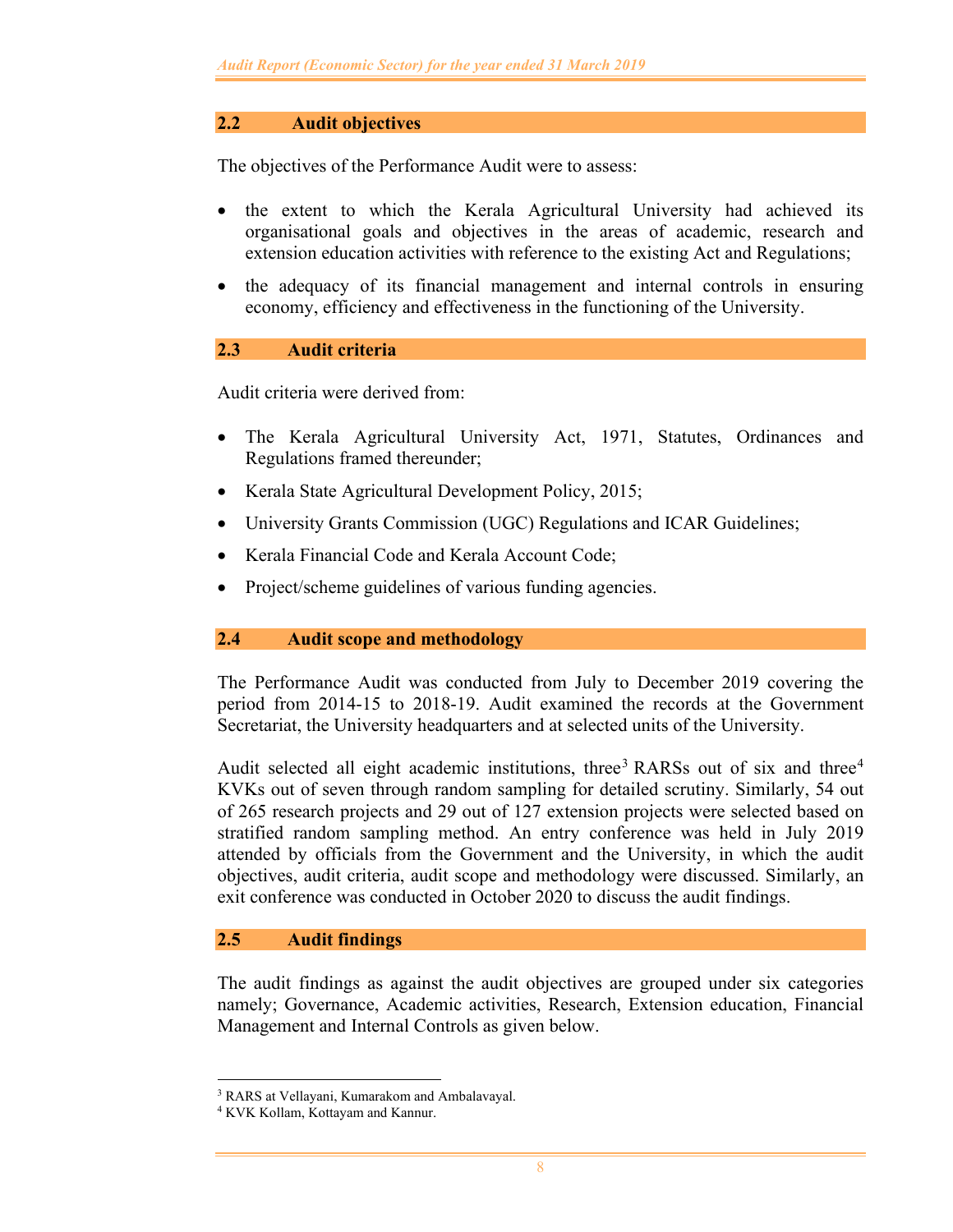#### **2.5.1 Governance**

'Governance' in the University denotes the framework within and by which the University exercises powers and discharges its functions. Governance plays an important role in the overall performance of the University as deficiencies in Governance have a cascading effect on the other functions of the University. The Kerala Agricultural University Act, 1971 (the Act), the Statutes and the Ordinances and Regulations framed under the Act provide a self-contained framework for the internal governance of the University. Further, the Act has designated various 'authorities' and 'officers' of the University to exercise powers.

The meetings of the General Council and the Executive Committee were held as stipulated. The Registrar being the ex-officio secretary to the General Council, the Executive Committee and the Academic Council is bound to place before each such authority all such information (UGC Regulations, ICAR Guidelines, applicable Government Orders etc.) as may be necessary for the transaction of its business and decision making. The officers of the University, including the Registrar are not appointed as per the statutory provisions as detailed in para 2.5.1.2. Due to such temporary arrangements, the Authorities of the University could not properly exercise the powers vested in them to make/amend Statutes, Ordinances and Regulations as prescribed in the Act. This resulted in taking decisions which were not in compliance with the regulatory frameworks including the UGC Regulations and ICAR guidelines etc. as discussed in this report.

Audit examined the governance framework of the University consisting of the Act, Statutes, Ordinances and Regulations and the compliance thereof by the authorities and officers of the University. The audit findings in respect of Governance are discussed below.

#### **2.5.1.1 Deficiencies in Governance Framework**

Lapses in the following areas indicated that the system of governance in the University was not effective.

 **Non-framing of Statutes - S**ection 7(11) of the Act empowers the University to create posts for teaching, research and extension education and to appoint persons to such posts. Section 42(3) of the Act stipulates that the procedure for selection of officers, teachers and other employees of the University shall unless otherwise provided for in this Act, be such as may be prescribed in the Statutes. Audit observed that the General Council of the University created several posts including senior level posts such as Dean of Forestry (head of the College of Forestry), Controller of Examinations, Associate Deans (head of various colleges), Associate Directors (heads of various research stations) but did not frame and pass Statutes specifying the procedure of selection to these posts (**Appendix 2.4**). This was the case even in respect of the post of the Director of Students Welfare, a post specified in the Act since the inception of the University. Consequently, the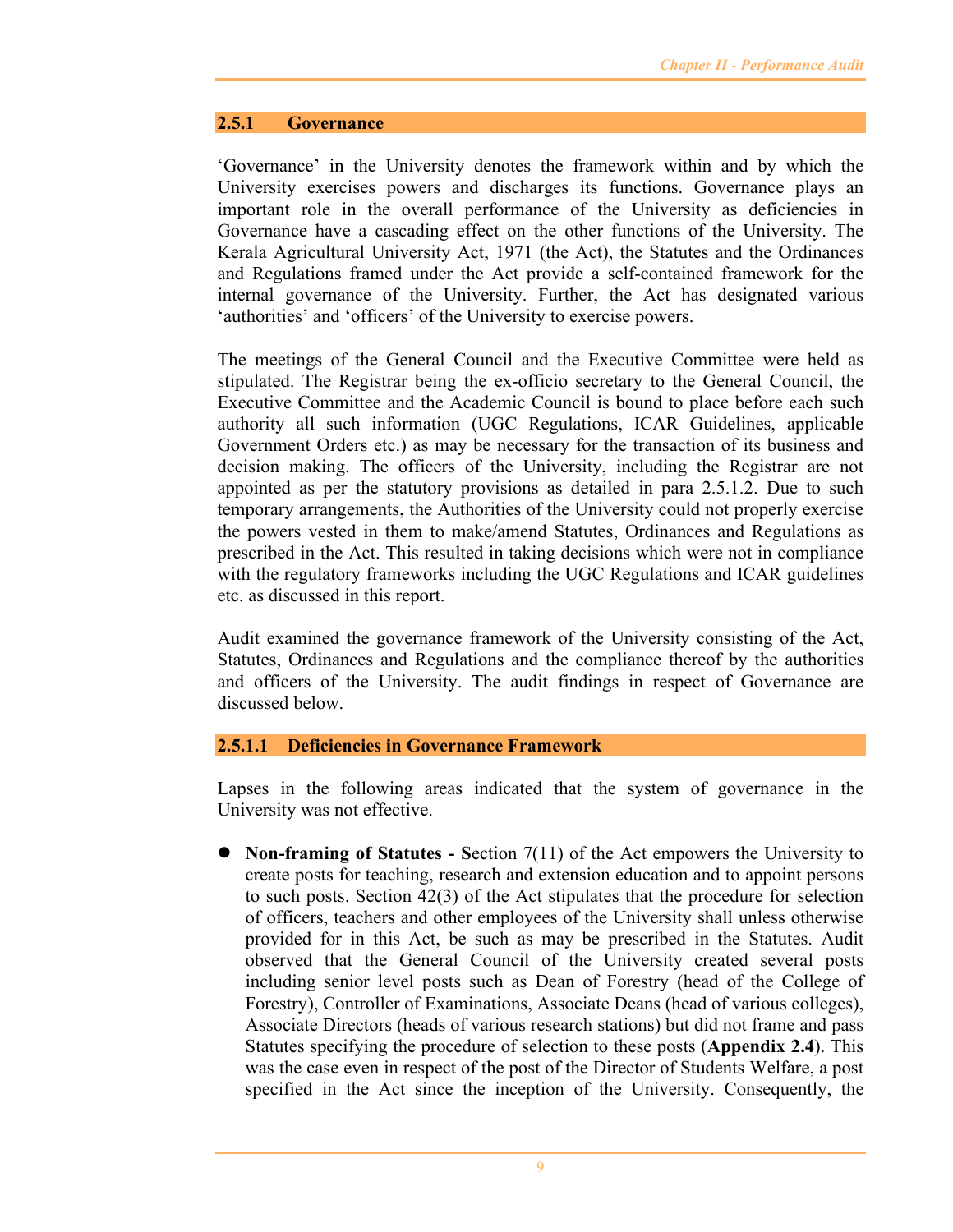University could not carry out regular recruitment to these posts and these posts were operated by giving additional charge to senior faculty members, which affected their academic and administrative performance. The University attributed the under-performance in respect of its research papers published in scientific journals to multiple responsibilities and excess work pressure, as discussed in paragraph 2.5.3.1. The Government in its reply (October 2020) stated that Statutes for these posts were being framed and the process would be expedited.

 **Non-amendment of Ordinances -** Section 7(14) of the Act empowers the University to fix, demand and receive such fees and other charges as may be prescribed. Section 50(a) of the Act stipulates that the Executive Committee shall have power to make Ordinances regarding levy of fees in colleges and other institutions by the University. Audit observed that the University last amended the relevant Ordinance in September 2002, but revised the fees periodically without amending the Ordinance. As a result, the fees levied now is much higher than what is prescribed in the Ordinance, as shown in the following table:

|                                             |                          | <b>Fees fixed as per amended</b><br>ordinance, 2002 (in ₹) | Fees collected in 2019 (in ₹) |                                      |  |
|---------------------------------------------|--------------------------|------------------------------------------------------------|-------------------------------|--------------------------------------|--|
| <b>Name of programme</b>                    | <b>First semester</b>    | <b>Second</b><br>semester<br>onwards                       | <b>First semester</b>         | <b>Second</b><br>semester<br>onwards |  |
| B.Sc. (C&B)                                 | 1,800                    | 1,285                                                      | 11,980                        | 9,580                                |  |
| All other UG programmes                     | 2,200                    | 1,685                                                      | 11,980                        | 9,580                                |  |
| B.Tech (Food Engg.)*                        | $\overline{\phantom{0}}$ | -                                                          | 36,250                        | 30,000                               |  |
| Master's Degree programme                   | 4,250                    | 3,025                                                      | 16,710                        | 13,510                               |  |
| (Agribusiness<br><b>MBA</b><br>Management)* |                          |                                                            | 36,500                        | 29,000                               |  |
| B.Sc-M.Sc. (Integrated)*                    | $\overline{\phantom{0}}$ |                                                            | 44,000                        | 40,000                               |  |
| Doctorate<br>Degree<br>Programme            | 5,525                    | 3,925                                                      | 17,500                        | 13,510                               |  |

**Table-2.1: Fee Details** 

*\* Programme instituted after 2002* 

Levy of fees at rates higher than those notified through Ordinances was irregular and its legality is questionable. The Government in its reply (October 2020) stated that, henceforth the University shall ensure that the Ordinances are amended promptly by the Executive Committee for levy of fees in colleges/other institutions.

 **Non-publishing of Regulations in the Gazette -** Academic Council is the Body which frames, amends and repeals Regulations regarding academic matters subject to the provisions of the Act, Statutes and Ordinances. Section 55 of the Act stipulates that all Statutes, Ordinances and Regulations made under the Act shall be published in the Gazette. The Statute No.839/74 require that a copy of the Ordinances and Regulations be forwarded to the Chancellor besides placing them before the General Council as soon as they are made. Audit observed that the University has framed five Academic Regulations and published it in its handbook (which is an internal document of the University, unlike the Gazette), but none of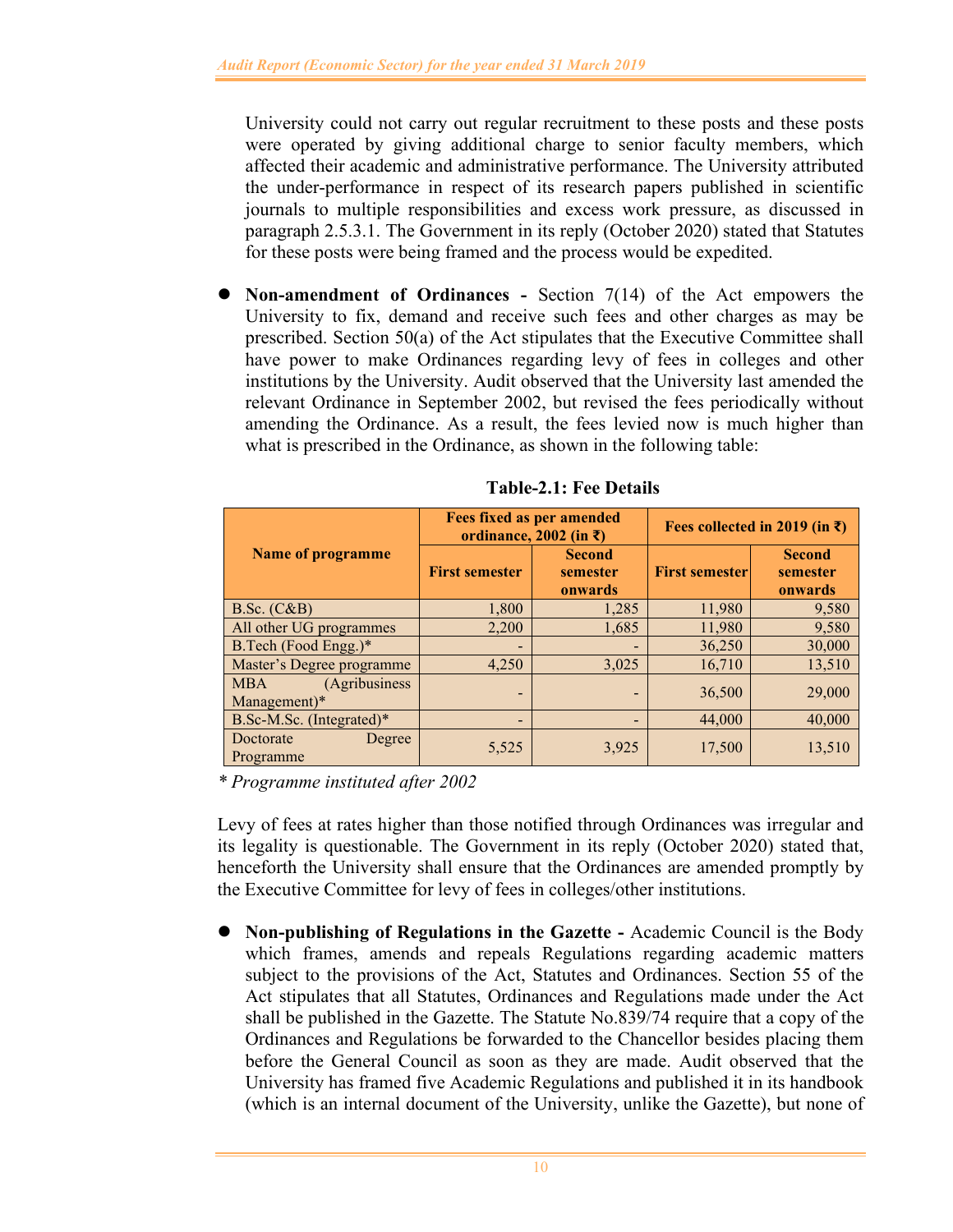these were published in the Gazette as mandated in the Act. No copies of these Regulations were submitted to the Chancellor. Non-submission of the Regulations to the Chancellor who is the Head of the University and the non-publication of Regulations in the Gazette as mandated by the Act made the validity of the Regulations questionable. The Government in its reply (October 2020) stated that the University will henceforth ensure that all Ordinances and Academic Regulations are placed before the General Council for its approval and it will be published in the Gazette and it will be submitted to the Chancellor.

### **2.5.1.2 Officers of the University**

The Vice-Chancellor is appointed by the Chancellor and the Comptroller by the Government. Appointment to the posts of other officers of the University is done by Executive Committee. Audit examined the procedure followed by the University in appointing the 'Officers of the University'. The Statutes governing appointments of 'Officers of the University' (except VC and Comptroller) stipulate that their appointment shall be done by inviting applications through advertisement except for the Registrar and Director of Physical Plant who can also be appointed on deputation. Appointments to these posts are for a fixed tenure<sup>5</sup>. Audit noticed that the University did not appoint these Officers in the prescribed manner during the past several years as shown in the table below. Instead, it nominated teaching staff to these posts (except librarian) with full additional charge.

| SI.<br>No.     | <b>Designation</b>                           | Date of last regular<br>appointment | <b>Procedure prescribed</b><br>for appointment |
|----------------|----------------------------------------------|-------------------------------------|------------------------------------------------|
|                | Registrar                                    | 22/05/2003                          | Direct recruitment or<br>deputation            |
| 2              | Director of Physical Plant                   | 22/06/2004                          | Direct recruitment or<br>deputation            |
| $\mathcal{R}$  | Librarian                                    | 16/05/1995                          | Direct recruitment                             |
| $\overline{4}$ | Dean (Faculty of Agriculture)                | 03/07/2010                          | Direct recruitment                             |
|                | Dean (Faculty of Agriculture<br>Engineering) | 04/07/2010                          | Direct recruitment                             |
| 6              | Dean (Faculty of Forestry)                   | Statute not made                    | Not prescribed                                 |
|                | Director of Research                         | 03/07/2010                          | Direct recruitment                             |
| 8              | Director of Extension                        | 03/07/2010                          | Direct recruitment                             |
| 9              | Director of Students' Welfare                | Statute not made                    | Not prescribed                                 |

**Table-2.2: Procedure prescribed for appointment of Officers of the University** 

No appointment as stipulated under the Statutes has been made by direct recruitment/deputation as required for the posts, after the last regular appointment as shown in the table. Audit noticed that these in-charge postings of short duration compromising the efficiency of internal governance had become a regular practice in

 $5$  The period of appointment of these officials shall be five years in the first instance, except Registrar who shall be appointed in the first instance on probation for a period of one year within a period of two years and on satisfactory completion of probation shall be confirmed. In the case of persons above 50 years of age, the period of appointment shall be so fixed as to terminate on the date of superannuation which is currently 56 years for Registrar and 60 for others.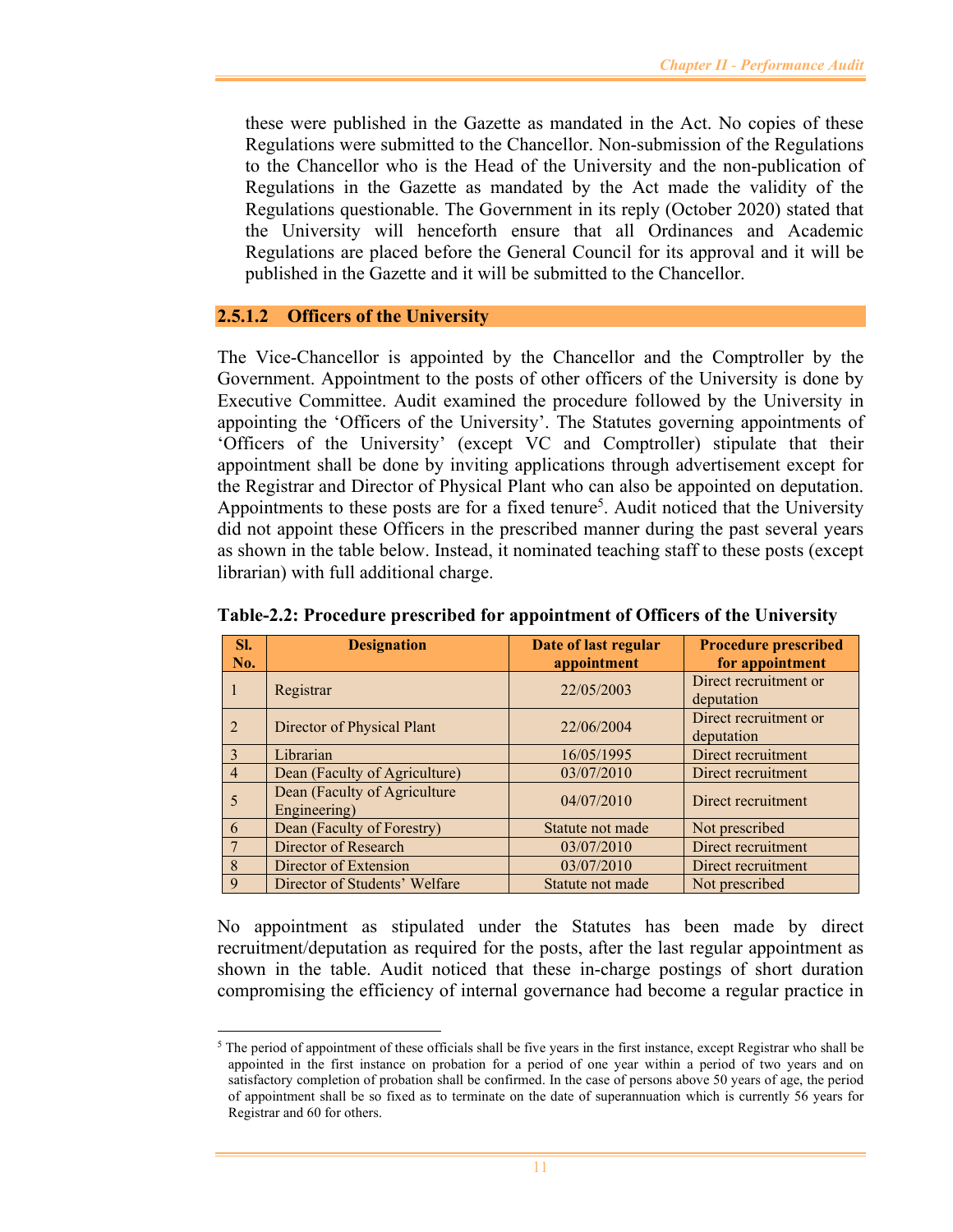the University. Statute No. 266/72 empowers the Vice-Chancellor to make provisional appointments only under emergent situations.

The Act and the relevant Statute stipulate that the Registrar shall be a whole-time officer of the University and also the ex-officio Secretary to the General Council, Executive Committee and Academic Council. Audit noticed that the University did not comply with the statutory provisions while appointing Registrars. During the period from 25 January 2007 to 30 March 2019 (12 years and two months) 12 officials (excluding the present incumbent) held charge of the post of Registrar with periods of incumbency ranging from one month to three years. These stopgap arrangements did not provide many of the incumbents the time required to familiarise themselves with the rules and regulations governing the administrative system of the University before they retired; thus affecting their capacity to discharge duties efficiently.

The Government stated (October 2020) that the University will take necessary steps to appoint a Registrar as per the statutory provisions by direct recruitment or by deputation. It was also stated that Statutes were being framed wherever required and that action would be taken for regular appointment against posts of all Officers.

The failure of the University to carry out regular appointment to these posts, especially that of the Registrar contributed to the non-compliances to the regulatory norms as discussed in the succeeding paragraphs.

# **2.5.2 Academic Activities**

## **2.5.2.1 Enrolment of Students**

The University offers five Under Graduate programmes<sup>6</sup> of four years' duration in as many disciplines. The syllabus followed by the University is based on the curriculum proposed by ICAR. As against the intake capacity, the actual enrolment to these programmes during the five year period from 2014 to 2018 were as follows:

|      |                    | <b>B.Sc (Hons.)</b><br><b>Agriculture</b> |        | <b>B.Sc (Hons.)</b><br><b>Forestry</b> | <b>B.Sc (Hons.)</b> $C\&B$ |           | <b>B.Tech Ag.</b><br>Engineering |                 | <b>B.Tech Food</b><br><b>Engineering</b> |                 |
|------|--------------------|-------------------------------------------|--------|----------------------------------------|----------------------------|-----------|----------------------------------|-----------------|------------------------------------------|-----------------|
| Year | Intake<br>Capacity | Admitted Capacity                         | Intake | <b>Admitted</b>                        | <b>Intake</b><br>Capacity  | Admitted. | Intake<br><b>Capacity</b>        | <b>Admitted</b> | <b>Intake</b><br><b>Capacity</b>         | <b>Admitted</b> |
| 2014 | 209                | 210                                       | 30     | 30                                     | 40                         | 35        | 49                               | 41              | 30                                       | 17              |
| 2015 | 209                | 232                                       | 30     | 30                                     | 40                         | 38        | 49                               | 43              | 30                                       | 20              |
| 2016 | 209                | 216                                       | 30     | 30                                     | 40                         | 37        | 49                               | 49              | 30                                       | 29              |
| 2017 | 208                | 209                                       | 31     | 31                                     | 40                         | 40        | 50                               | 42              | 30                                       | 22              |
| 2018 | 420                | 418                                       | 31     | 30                                     | 40                         | 39        | 50                               | 47              | 30                                       | 29              |

**Table-2.3: Intake Capacity and the number of students admitted to programmes** 

<sup>6</sup> B.Sc (Hons.) Agriculture, B.Sc. (Hons.) Co-operation & Banking, B.Sc. (Hons.) Forestry, B.Tech (Agri. Engineering) and B.Tech (Food Engineering).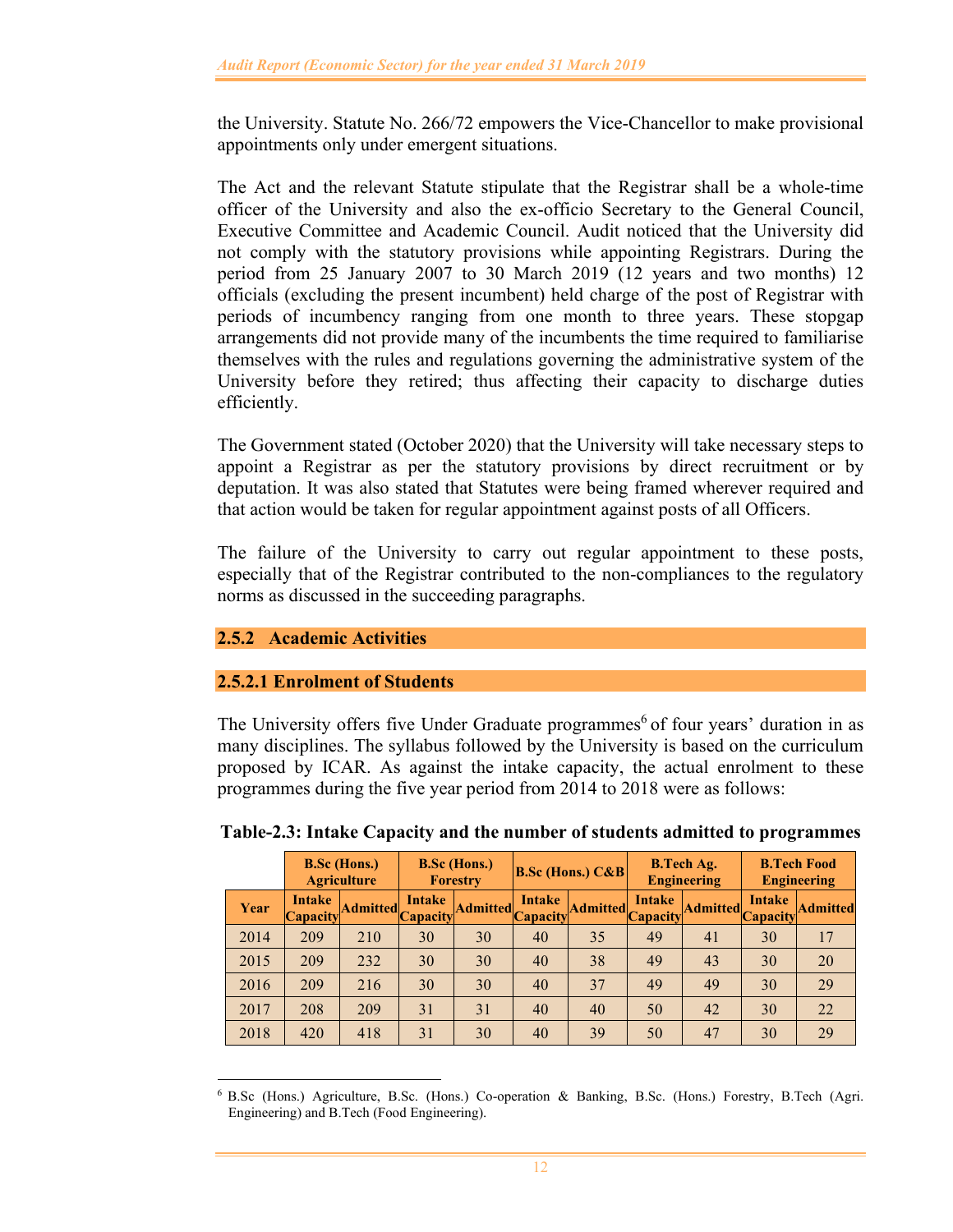The number of students admitted was above the intake capacity in some programmes as additional seats were allotted to various categories such as diploma holders in Agricultural Sciences, Children of personnel retired from paramilitary services in the State and holders of Vocational Higher Secondary Education (Agriculture).

The University increased the intake capacity of its B.Sc. (Hons.) Agriculture programme due to its increased demand, from 208 to 420 in the year 2018 by increasing the capacity of the existing Colleges and opening a new College. Besides, it offers seven<sup>7</sup> Masters programme in 32 disciplines with a total intake capacity of 320 and two<sup>8</sup> B.Sc. – M.Sc. Integrated programmes with intake capacity of 20 each. The University also offers six doctoral programmes in 26 disciplines with total intake capacity of 113 as of 2019. The total student strength as of March 2019 is  $2,412^9$ .

University Grants Commission (UGC) was established under the UGC Act, 1956 for determining the standard of Universities, promotion and co-ordination of University education. The Act empowers UGC to frame regulations for the purpose of performing its functions like defining the qualifications and standard that should ordinarily be required of any person to be appointed in the Universities. Universities are governed by these regulations which are subordinate legislation and have binding effect.

The Indian Council of Agricultural Research (ICAR), an autonomous organisation under the Department of Agricultural Research and Education (DARE), Ministry of Agriculture and Farmers Welfare, Government of India is the apex body for co-ordinating, guiding and managing research and education in agriculture including horticulture, fisheries and animal sciences in the entire country. ICAR has recommended the minimum standards in respect of infrastructure, equipment, staff strength, curricula etc. to be maintained by the Agricultural Universities. The audit findings on the University's academic activities are discussed below:

#### **2.5.2.2 Accreditation**

Accreditation is a process of quality control in higher education, carried out by an authorised agency through scientific evaluation or assessment, whereby an institution of higher education or a programme conducted by that institution is recognised as conforming to the parameters of academic quality. Quality assurance, including accreditation processes, is one of the universal techniques to enhance global competitiveness.

According to the UGC (Mandatory Assessment and Accreditation of Higher Educational Institutions), Regulations, 2012 (The UGC Accreditation Regulation, 2012) accreditation is compulsory for all universities. Each accredited higher

<sup>7</sup> M.Sc. Agriculture/Horticulture, M.Sc. Community Science, M.Sc. Agricultural Statistics, M.Sc. Forestry, M.Sc Cooperation and Banking, MBA Agri. Business Management and M.Tech (Ag. Engg.).

<sup>8</sup> B.Sc. - M.Sc. (Integrated) Biotechnology and B.Sc - M.Sc. (Integrated) Climate Change Adaptation.

<sup>9</sup> UG – 1,633, PG - 594 and Ph.D. - 185.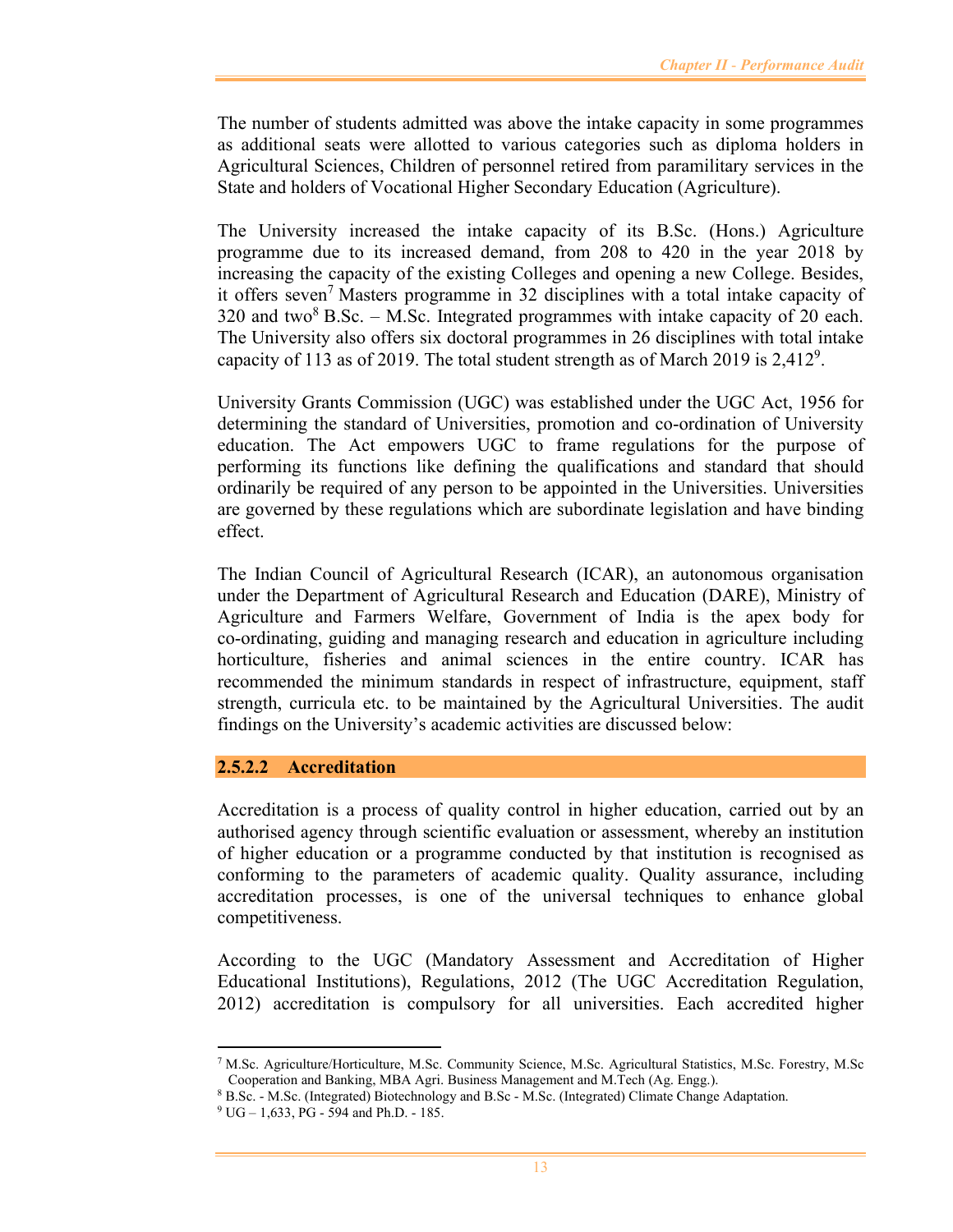educational institution is to apply for re-accreditation six months before the expiry of the existing accreditation in accordance with the norms and procedures prescribed by the relevant Accreditation Agency. The validity of accreditation is for five years.

Audit observed the following lapses/irregularities relating to the accreditation of the University:

 **Delay in applying for renewal of Accreditation:** The National Agricultural Education Accreditation Board (NAEAB) of ICAR gave accreditation (2014) to the University and its constituent colleges which were valid up to 10 March 2019. ICAR in its letter dated 09 October 2018 reminded the University to apply for renewal of accreditation without delay and also intimated that accreditation was mandatory for the release of development grant from it. Despite this, the University did not apply for renewal of accreditation within the timelines prescribed in the UGC accreditation Regulation, 2012, but applied (19 February 2019) for renewal of accreditation just 19 days prior to the expiry of existing accreditation. The NAEAB renewed the accreditation only in September 2020. As a result, ICAR did not release development grant to the University for the year 2019-20 even though the University had requested ₹91.47 crore.

In its reply (October 2020), the Government contended that the NAEAB had not stipulated any timeline for renewal of accreditation and that the delay in getting accreditation was due to non-compliance of timelines by the NAEAB. Regarding non-release of development grants, it was stated that normally the ICAR development grants were limited to  $\bar{\tau}$  4 crore to 5 crore only and that the University had requested for additional grant in the ensuing allocation.

The reply of the Government is not tenable as the UGC Accreditation Regulations 2012 is applicable to all Universities including Kerala Agricultural University and it should have followed the timeline prescribed.

 **Inaccuracies in the application for renewal of accreditation:** The process of accreditation starts with the submission of a Letter of Intent (LOI) by the University along with the proforma for the Institutional Eligibility for Accreditation (IEA) to the NAEAB Secretariat. The proforma for IEA includes an action taken report on the last recommendation/observation of NAEAB, the status of implementation of ICAR guidelines including the Fifth Deans' Committee recommendations, conduct of academic audit, publishing of Annual Academic Calendar, etc. In addition to these, a statement on the compliance of the University Grants Commission (Minimum Qualifications for Appointment of Teachers and other Academic Staff in Universities and Colleges and other Measures for the Maintenance of Standards in Higher Education) Regulations, 2010 (UGC Regulations, 2010) and the University Grants Commission (Minimum Standards and Procedure for the award of M.Phil./Ph.D. degree) Regulations, 2009 (UGC Ph.D. Regulations, 2009) should also be submitted. If the IEA is found satisfactory, the NAEAB Secretariat shall send a letter in this regard to the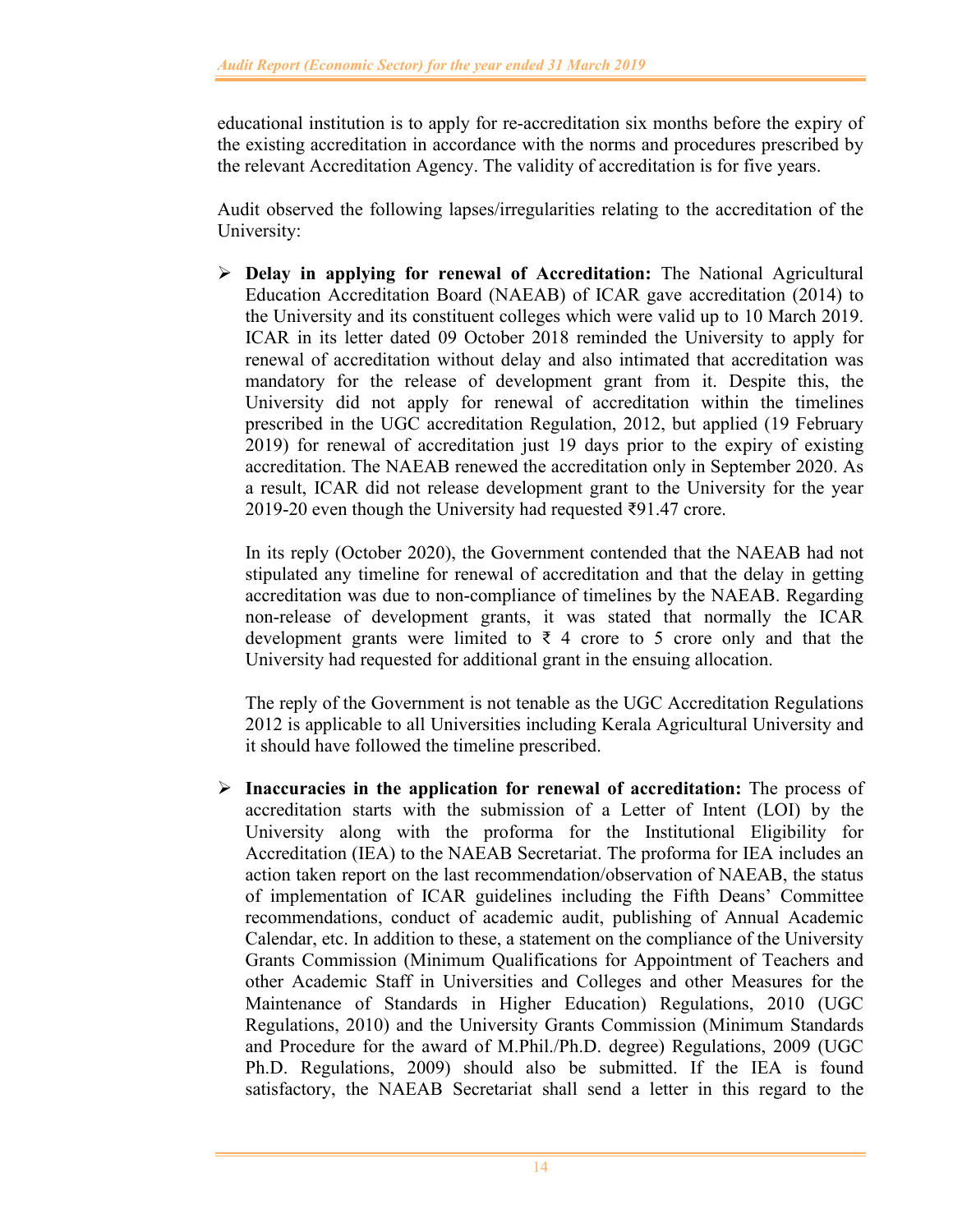University/ institution following which the University is required to submit the accreditation fees along with Self Study Reports (SSR). A Peer Review Team (PRT) is formed by NAEAB after scrutiny of the SSR. The peer review team visits the University and submits its report to the NAEAB. The NAEAB takes a decision on accreditation based on the report. If the IEA is not satisfactory, it shall be rejected along with the action taken report and the university/ institution shall re-submit the document after due modification/justification.

As NAEAB ascertains eligibility of an institution for accreditation solely based on the information provided by the institution in its LOI and IEA, it is important that the information so provided by the institution should be accurate and factual.

The University submitted the LOI and IEA under the signature and seal of the Registrar who specifically certified to the accuracy of the information provided therein and subject to the condition that if the information furnished was false or misleading, the accreditation granted was liable to be cancelled. Audit Scrutiny of the IEA/report submitted by the University to NAEAB revealed factual inaccuracies as detailed below:

- **Statement of Compliance (Central and State Universities):** The University certified that it was governed by the UGC Regulations, 2010 and the UGC Ph.D. Regulations, 2009 and that it had complied with all its provisions. Audit scrutiny revealed that the University did not comply with the following UGC regulations:
	- **Regulation No. 1.1.1 of UGC Regulations, 2010** prescribing the qualification for appointment of teachers in the faculty of Agriculture and Veterinary Sciences as per ICAR norms, as discussed in paragraph 2.5.2.3.
	- **Regulation No. 6.0.11 of UGC Regulations, 2010** prescribing establishment of an Internal Quality Assurance Cell (IQAC) in all Universities/Colleges as per the UGC/National Assessment Accreditation Council (NAAC) guidelines. The functions of IQAC *inter-alia* include development and application of quality benchmarks, dissemination of information of various quality parameters, documentation of various programmes / activities of the university leading to quality improvement, development of quality culture in university etc. But the University did not establish IQAC as per UGC/NAAC guidelines. As a result, a proper system to document research data in terms of research papers published, did not exist in the University, as discussed in paragraph 2.5.3.1. The role of IQAC in the University was limited to the documentation and record keeping of career advancement scheme of the teaching staff.
	- **Regulation No. 13.1 of UGC Regulations, 2010** prescribing the procedure for appointing teachers on contract, as discussed in paragraph 2.5.2.3.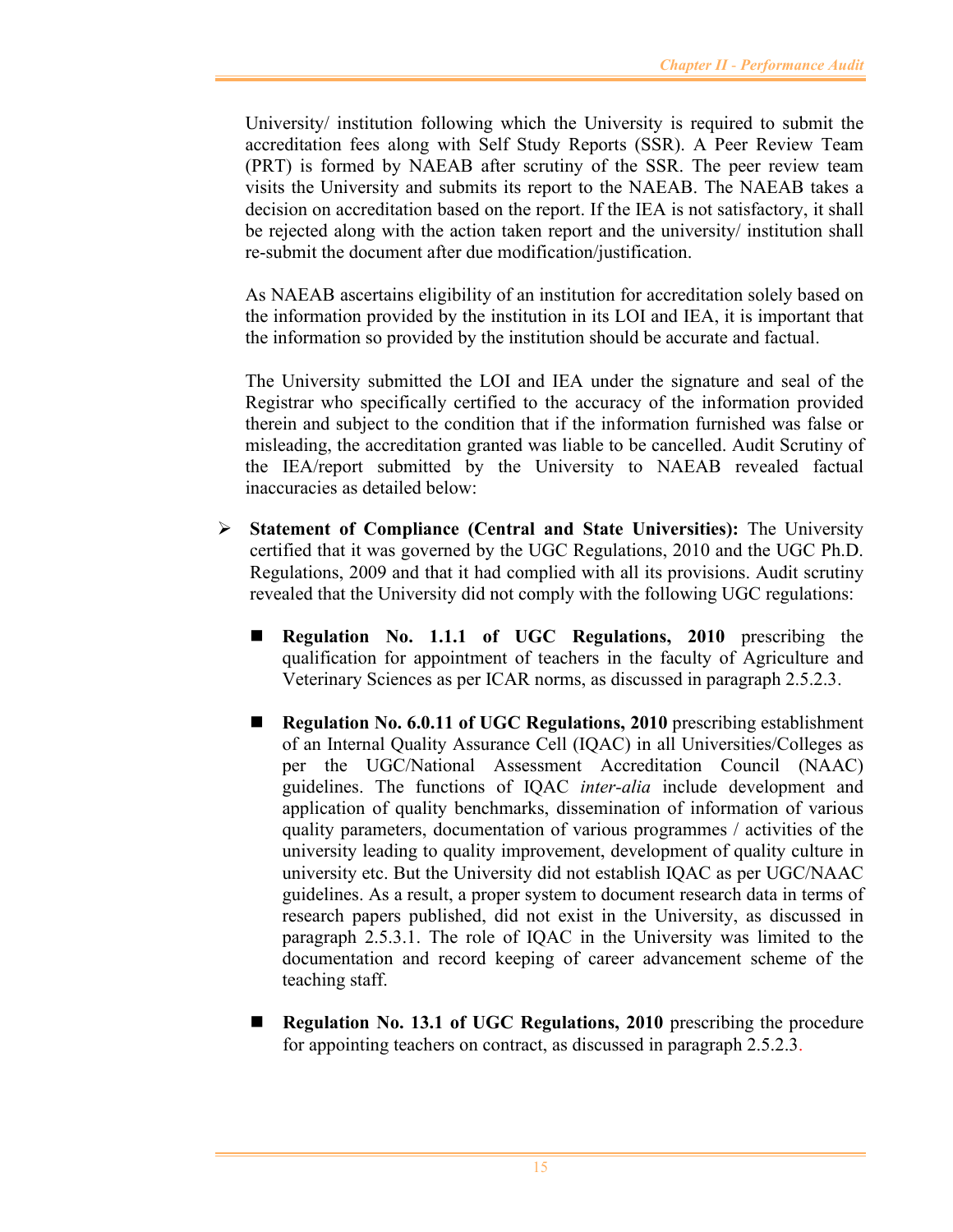- **UGC Ph.D. Regulations 2009 superseded by UGC Ph.D. Regulations 2016** prescribing the procedure for award of Ph.D. degree, as discussed in paragraph 2.5.2.9.
- **Action taken report on the last recommendation/observation of NAEAB:**  NAEAB had recommended that recruitment to the Officers' positions should be taken up periodically. In the proforma for IEA the University stated that it conducted recruitments to the Officers' positions regularly, as and when the positions fell vacant. Audit observed that the University did not conduct regular recruitment of Officers, as discussed in paragraph 2.5.1.2.
- **Fifth Deans' Committee recommendations**: The University stated that it implemented in full, the recommendations of the Fifth Deans' Committee including the recommendations on minimum requirements for establishment of new college in agriculture and allied disciplines. Audit noticed that the University did not comply with the recommendations on establishment of new colleges in respect of the College of Agriculture, Ambalavayal, as discussed in paragraph 2.5.2.5.
- **Conduct of Academic audit:** Audit noticed that the IQAC of the University did not conduct academic audit as prescribed in NAAC Guidelines. However, in the proforma for IEA the University stated that it had conducted academic audit in the last two years.

Thus, the University undermined the accreditation process by not disclosing the actual position in the IEA and the Compliance Statement submitted for renewal of accreditation. It is also pertinent to note that while granting accreditation (September 2020), the NAEAB also awarded the University with 'B' grade (out of possible four grades of A+, A, B and C) corresponding to a score of 2.90, which placed it among the Category III Universities. According to the University Grants Commission (Categorisation of Universities (only) for Grant of Graded Autonomy) Regulations, 2018, Category III Universities are eligible for the least autonomy. Further, accreditation was not granted to 14 of its programme and two colleges **(Appendix 2.5).**

The Government in its reply (October 2020) claimed that, the Peer Review Team of ICAR had visited all the campuses and had physically verified the facts stated in the IEA and LOI.

The reply of the Government is not tenable, as University has underplayed its lapses by merely referring to the Peer Review Team exercise. Further, the documents furnished by the University did not show any indication that the Peer Review Team had verified the process followed for regular and contract recruitment of teachers as pointed out by audit, compliance to UGC Ph.D. Regulation 2009 and adherence to the Fifth Deans' Committee recommendation in respect of new College of Agriculture at Ambalavayal.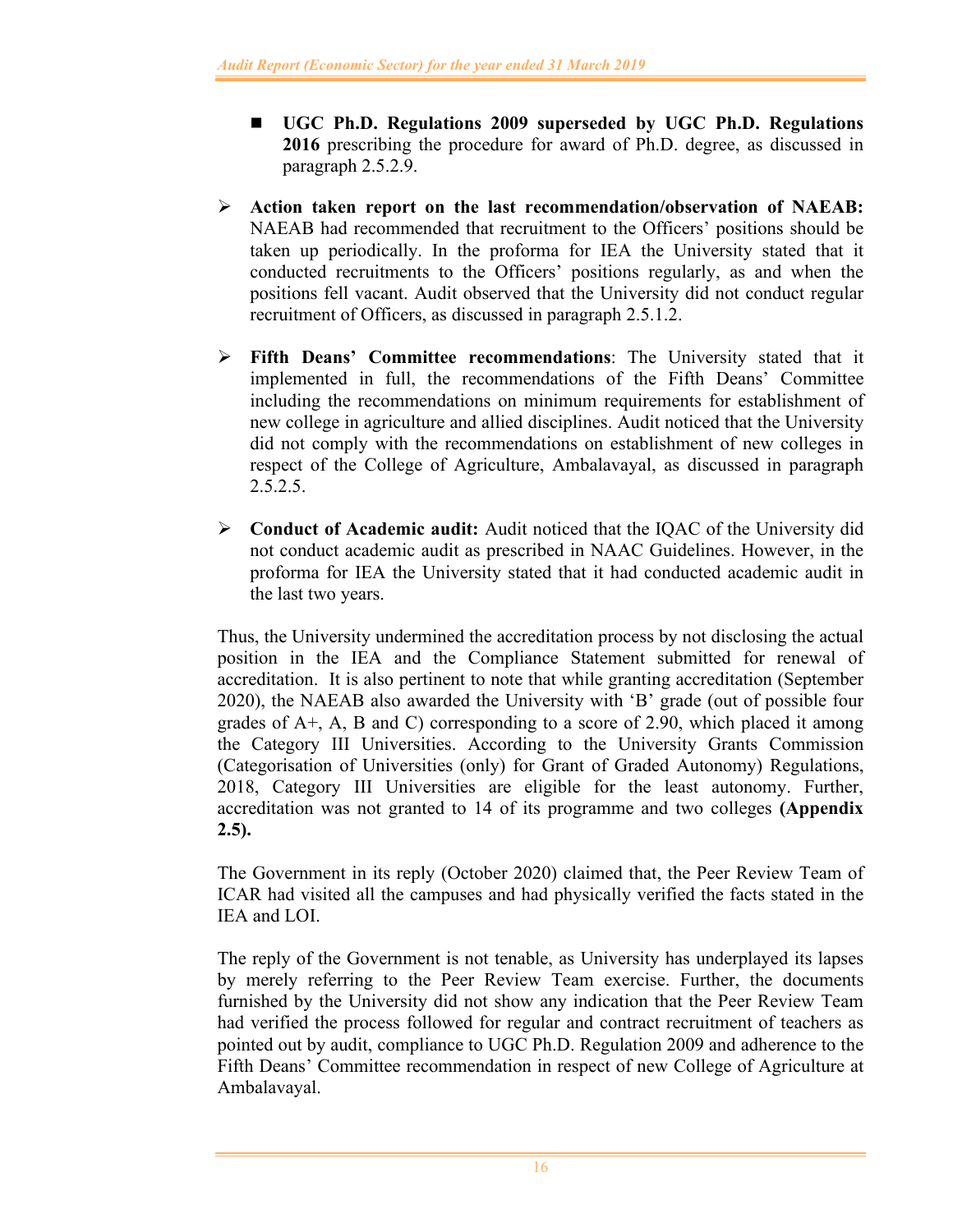#### **2.5.2.3 Manpower Management**

The sanctioned employee strength of the University consisting of faculty and other staff is 2,457. The manning levels as of March 2019 against the sanctioned strength is as shown in the following table:

|                | <b>Sanctioned</b><br><b>Strength</b> | <b>In-position</b> | <b>Vacancy</b> | <b>Vacancy</b><br>Percentage |
|----------------|--------------------------------------|--------------------|----------------|------------------------------|
| <b>Faculty</b> | 766                                  | 342                | 424            | 55                           |
| Other staff    | 1,691                                | 1,219              | 472            | 28                           |
| <b>Total</b>   | 2,457                                | 1,561              |                |                              |

**Table-2.4: Staff strength position** 

The recruitment of other staff is carried out by the Kerala Public Service Commission (KPSC). The recruitment of faculty members is conducted by the University directly. The University Manual 2001 (Chapter VII para 4) recommends the recruitment be a continuous process to fill up vacant positions with fixed schedules in order to avoid stress on regular employees. A total of 166 teachers<sup>10</sup> retired during the audit period 2014-15 to 2018-19. Audit observed that the University initiated recruitment process in 2016 after eight years of the previous recruitment in 2008. The recruitment process initiated in 2016 was finalised only in 2019. As a result, the strength of the regular faculty was reduced to below 50 *per cent* in its colleges, research stations and KVKs as shown in the following table. The main reason for arising of these vacancies was the failure of University to carry out regular recruitment against vacancies arising due to normal retirement.

**Table-2.5: Faculty staff strength position** 

|                                             | <b>Sanctioned</b><br><b>Strength</b> | <b>In-position</b><br>(regular faculty) | <b>Vacancy</b> | <b>Vacancy</b><br>Percentage |
|---------------------------------------------|--------------------------------------|-----------------------------------------|----------------|------------------------------|
| <b>Colleges</b>                             | 415                                  | 176                                     | 239            | 58                           |
| <b>Research Stations</b><br>including AICRP | 302                                  | 144                                     | 158            | 52                           |
| <b>KVKs</b>                                 | 49                                   | 22                                      | 27             | 55                           |
| <b>Total</b>                                | 766                                  | 342                                     | 424            | 55                           |

The University filled, on an average, 47 *per cent* of the sanctioned posts of teachers in its colleges through postings made on contract/daily wage basis during the years 2014-19. Audit observed the following lapses in the recruitment process initiated in the year 2016 and in the appointment of contract teachers:

 $\triangleright$  The UGC Regulations, 2010<sup>11</sup> issued on 30 June 2010 and notified on 18 September 2010 prescribing the minimum standards for appointment of teachers and other measures for maintenance of standards in higher education stipulates

<sup>&</sup>lt;sup>10</sup> In 2014-15 : 22, 2015-16 : 46, 2016-17 : 47, 2017-18 : 28 and 2018-19 : 23.

<sup>11</sup> University Grants Commission (Minimum Qualifications for Appointment of Teachers and other Academic Staff in Universities and Colleges and other Measures for the Maintenance of Standards in Higher Education) Regulations, 2010.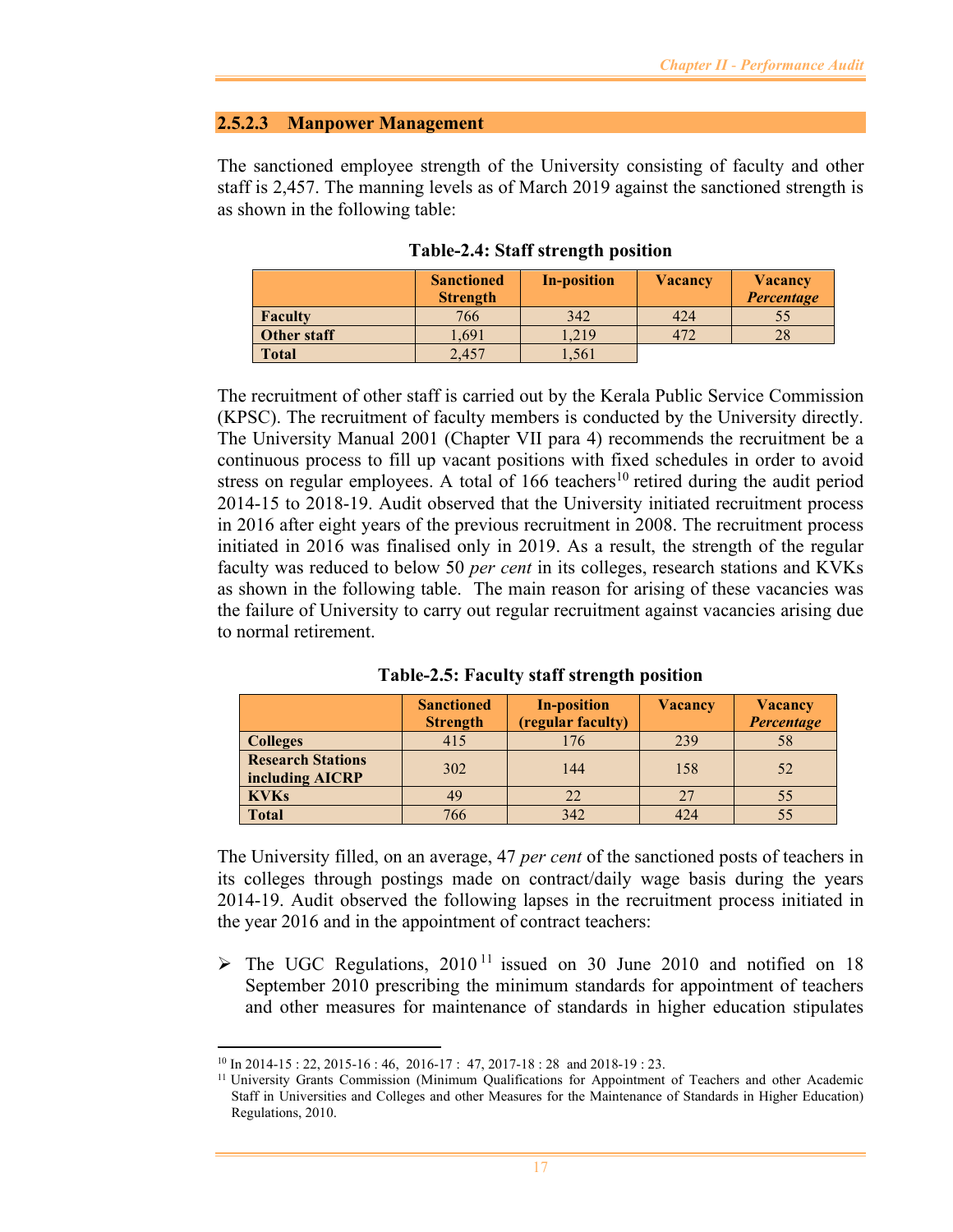that in respect of faculty of agriculture and veterinary science, the norms/regulations of ICAR shall apply. Accordingly, in December 2011, ICAR modified the norms for recruitment of Assistant Professor in respect of faculty of agriculture and veterinary science, according to which,  $NET<sup>12</sup>$  along with one publication in National Academy of Agricultural Sciences (NAAS)<sup>13</sup>, New Delhi rated refereed journal was made compulsory for candidates having Master's degree for being recruited to the post of Assistant Professor and equivalent in the disciplines in which NET is conducted. The main objective of NAAS is to recognise and promote excellence of individual scientists in fields of agricultural sciences including crop husbandry, animal husbandry, fisheries, agro-forestry and interface between agriculture and agro-industry. NET could be waived off for candidates holding Ph.D. degree, provided it was done with course work as prescribed by the UGC Regulations 2009 and the candidate had at least two full length publications having a NAAS rating of not less than four on the last date of submission of application. Those candidates with Ph.D. degree without course work would not qualify for NET exemption. The modified norms had prospective effect from 01 January 2012. Universities which failed to implement NET essentiality as per the above provision were not to be given development grants by ICAR.

Audit observed that the University diluted the above provision in the recruitment notification issued in March 2016 in which the essential qualification prescribed were Master's degree with NET. Ph.D. was only a desirable qualification not eligible for NET exemption. This was contrary to the ICAR norm. The University thus failed to give due weightage to the research credentials of the candidates stipulated by ICAR. As the research product of the University in terms of the research papers published in scientific journals was below the benchmark, as discussed in paragraph 2.5.3.1, the University should have given emphasis to the research credentials of candidates as required by ICAR.

 $\triangleright$  According to UGC Regulations 2010, (Regulation No. 13) the qualification and selection procedure for contract appointment of teachers was to be the same as those applicable to a regularly appointed teacher. The selection committee for contract appointment to the post of Assistant Professor was to consist of eight members<sup>14</sup> from the field of education. The presence of at least four members, including two outside subject experts was required to complete the quorum.

<sup>&</sup>lt;sup>12</sup> National Eligibility Test.

<sup>&</sup>lt;sup>13</sup> NAAS allots score in the following manner - Category I: Those journals where Thompson Reuters Impact Factor is available, the scores are assigned as 6.00 + Impact Factor with capping on 20.00. Category II: Those journals where Thompson Reuters Impact Factor is not available, the marks are assigned on the basis of information provided by the Publishers in a prescribed proforma and also evaluation of scientific contents of the journals.

<sup>&</sup>lt;sup>14</sup> Vice-Chancellor who will be the Chairperson of the Committee, three experts in the concerned subject nominated by the VC, Dean of the concerned Faculty, Head/Chairperson of the Department/School, an academician nominated by Chancellor and an academician representing SC/ ST/ OBC/ Minority/ Women/ Differently abled categories nominated by VC.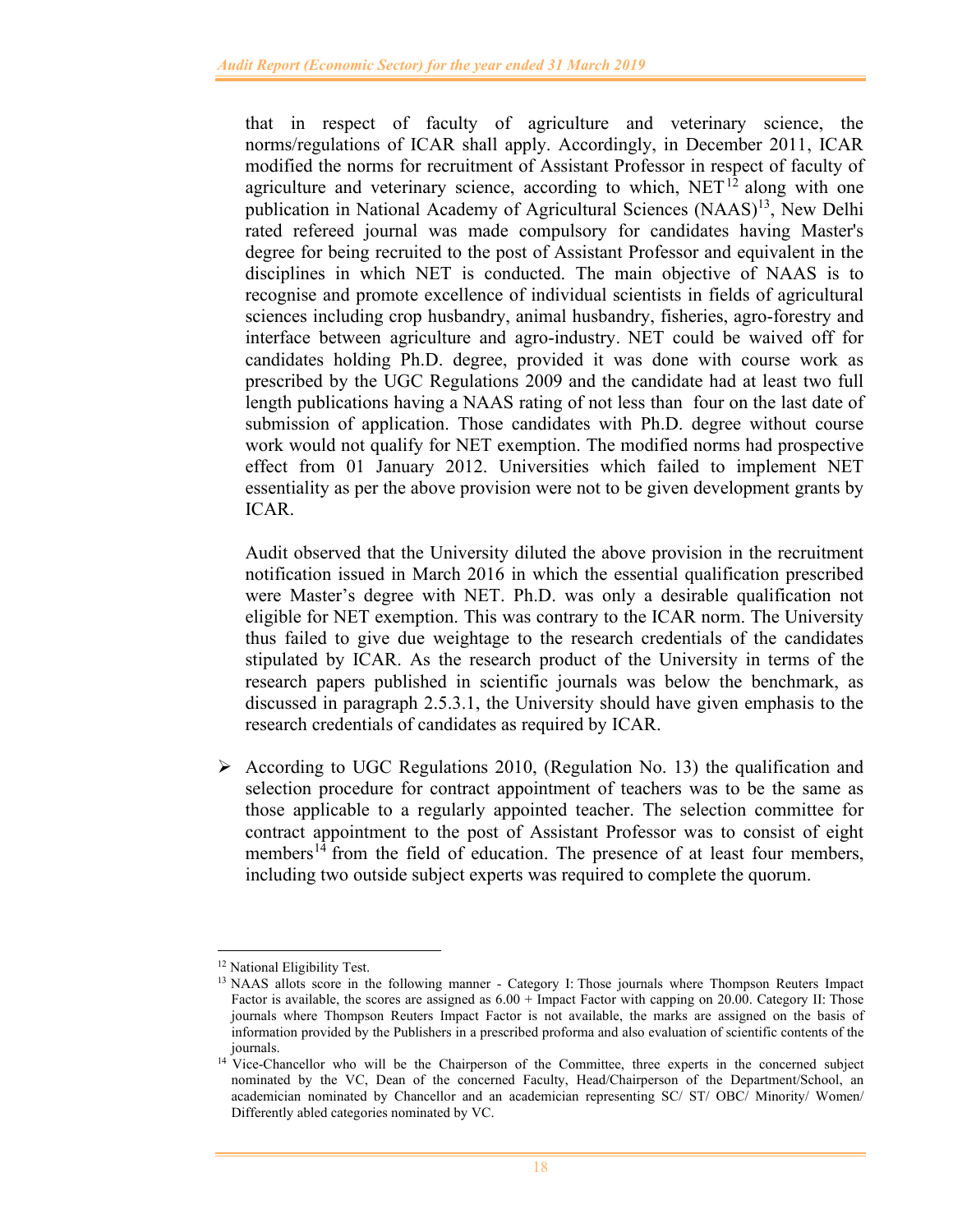Audit observed that, the selection committees for the recruitment of teachers on contract basis were not formed as per the UGC regulations. Thus the composition and quorum of the selection committees were not as prescribed. It consisted of only three members against a quorum of at least four and included members from non-academic background also, thus rendering the decision of the selection committee challengeable.

The Government in its reply (October 2020) contended that the notification for recruitment to the post of Assistant Professors issued in March 2016 was issued in accordance with the Statutes of the University and the relevant UGC norms. It was further stated that the notification also contained a clause at the end stating that 'The mode of selection, applicable reservation, relaxation of age and all other matters relating to the appointment to the post shall be governed by the provisions contained in the University Statutes, UGC Regulations, 2010 and orders issued by the Government from time to time' making the notification compliant to the UGC regulations.

The reply is not tenable as the University notification for recruitment of regular faculty was a dilution of the essential qualification prescribed in the UGC regulations and binding on the University. Further, the subsequent recruitment notification issued (February 2020) by the University, is in line with relevant UGC regulation.

Regarding the recruitment of teachers on contract basis, it was stated that the University will ensure that the selection procedure will be the same as those applicable to a regularly appointed teacher as per UGC regulations.

In the application for accreditation (February 2019) submitted by the University it was, however, claimed that the University had complied with all the provisions of the UGC regulations as discussed in paragraph 2.5.2.2. This indicates that the University as an institution and the Registrar of the University who submitted the application for accreditation in particular, was uninformed on the regulatory norms governing the University. This reflects poorly on the governance of the University.

#### **2.5.2.4 Functioning of Libraries**

The University has a network of libraries, including a Central Library in the main campus, constituent colleges, RARS, research stations and KVKs. The Kerala Agricultural University Library and Information System (KAULIS) was established in 1995. The KAULIS consists of the Central Library, college libraries in constituent colleges and research stations. It has digitised repository of information on agriculture which includes Crop and Animal Production, Fisheries, Forestry, Nutrition and Rural Development. It facilitates digital access to most of the advanced sources of information like CABI e-Books (https://www.cabi.org), CAB Abstracts, KrishiPrabha, Indiastat.com etc. which facilitates knowledge updation for students and faculty.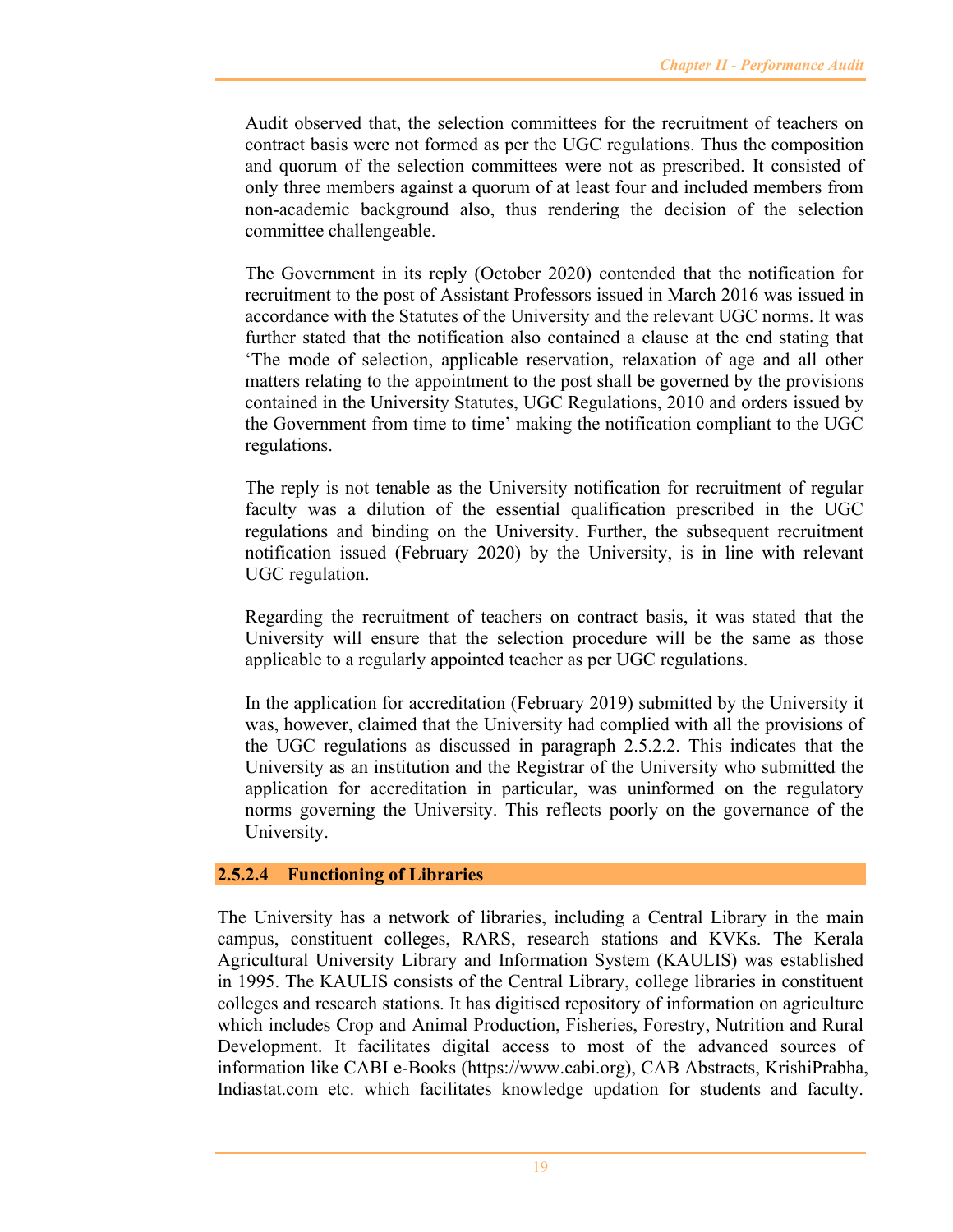Consortium for e-Resources in Agriculture (CeRA) provides access to full text of 3,951 journals from reputed publishers like Elsevier, Springer, Annual Review Inc., Wiley etc. Apart from that, users can request for articles to any of the libraries in the consortium through Document Delivery Service. India Agristat, 1,174 e-books and 17 e-book series published by Elsevier were also provided through CeRA.

Krishikosh is a digital repository of accumulated knowledge in agriculture and allied sciences which is maintained by ICAR. Full text of thesis submitted to the University can be accessed through the Krishikosh. The University is an Institutional Member of DELNET (Developing Library Network) which provides access to more than 20 million bibliographic records of books, journals, articles, CDs etc. The Inter Library Loan (ILL) and Document Delivery Services (DDS) are one of the most popular services of DELNET. Indian Digital Ensemble of Agricultural Libraries (IDEAL) is a platform for sharing library holdings through Union Catalogue (AgriCat) of Agricultural University Libraries of Indian National Agricultural Research and Education System (NARES). Bibliographic details of more than one lakh books available in College Libraries and Central Library is available through the IDEAL.

The average daily footfall of students and faculty visiting the library was 51 *per cent* and 48 *per cent* in the years 2017 and 2018.

# **2.5.2.5 Establishment of a new college**

The report of the Fifth Deans' Committee released (July 2016) by ICAR recommended measures for improvement of the national agricultural education system and prescribed minimum standards for establishing new colleges of agriculture. These recommendations which were made mandatory by ICAR were linked to the accreditation of institutions and to the release of ICAR grants.

The University proposed (April 2018) to start the new college by upgrading the existing RARS at Ambalavayal subsuming its faculty and infrastructure facilities which was stated to be sufficient for the first two years. Government approved the proposal subject to the condition that no additional fund would be given and no new posts would be created. The College of Agriculture, Ambalavayal started to function (2018) by admitting one batch of 60 students from the academic year 2018-19 onwards.

Audit observed that the faculty strength and the infrastructure facilities available at RARS were far below the requirements recommended by the Fifth Deans' Committee as evident from the following table: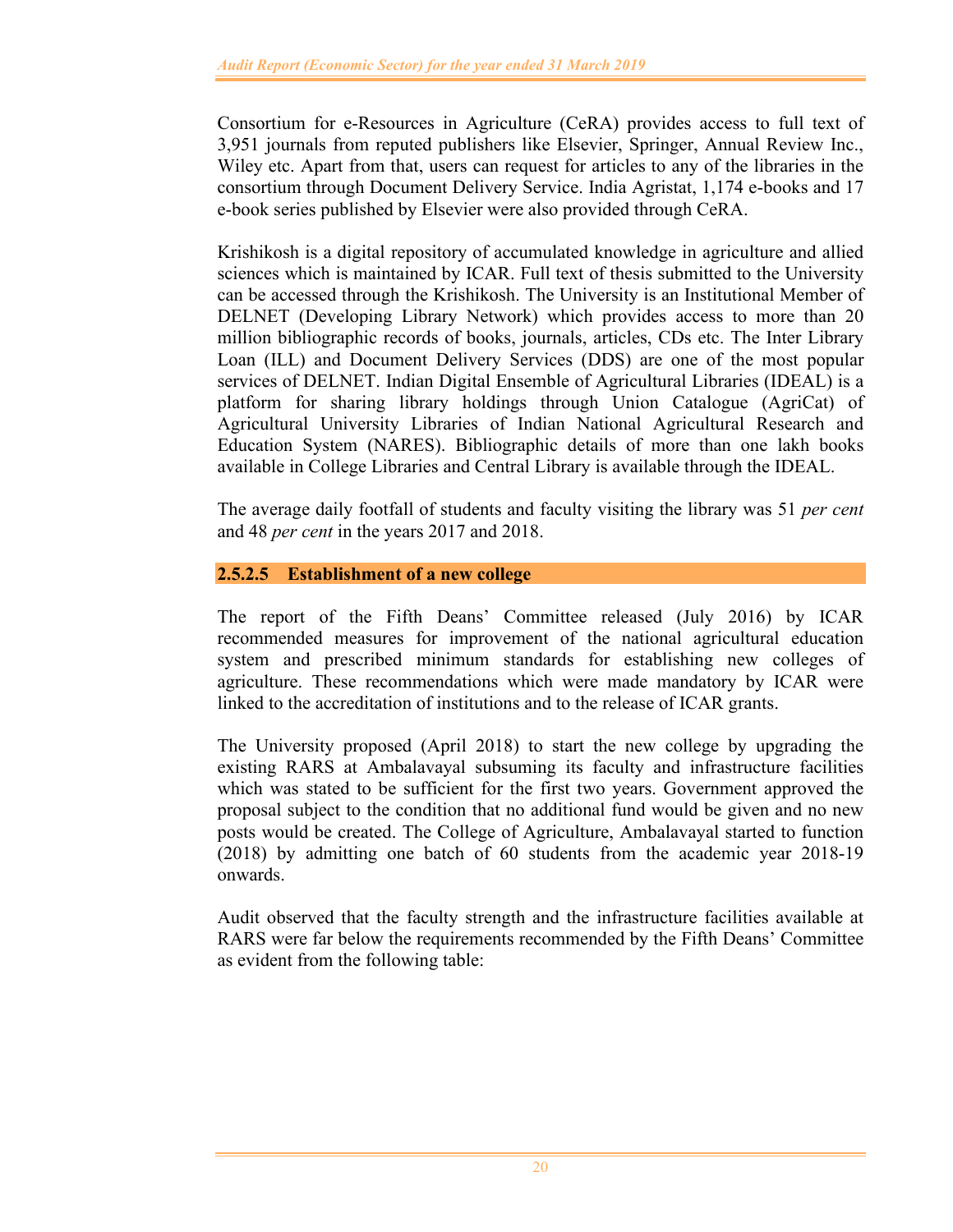| SI.<br>No. | <b>Minimum facilities required as</b><br>per Fifth Deans' Committee<br>recommendation | <b>Facilities available</b>                                                                                                                                                                                                                              |
|------------|---------------------------------------------------------------------------------------|----------------------------------------------------------------------------------------------------------------------------------------------------------------------------------------------------------------------------------------------------------|
|            | Five smart lecture halls                                                              | Two ordinary class rooms (This was provided with the infrastructure<br>diverted from the project 'Technology intervention and peoples<br>participation for poverty alleviation in Wayanad district at Ambalavayal' as<br>discussed in paragraph 2.5.3.4) |
|            | 31 teaching staff                                                                     | 15 teaching staff                                                                                                                                                                                                                                        |
|            | Two hostels (separate for boys<br>and girls each with 150 capacity)                   | No hostel. (Students accommodated in congested trainees' hostel,<br>conference hall and staff quarters)                                                                                                                                                  |
|            |                                                                                       |                                                                                                                                                                                                                                                          |
|            | 12 full-fledged laboratories                                                          | Five under-equipped laboratories (Appendix 2.6)                                                                                                                                                                                                          |

**Table 2.6: Facilities required/ available at College of Agriculture, Ambalavayal** 

In the application for accreditation submitted (February 2019) by the University to NAEAB, the University gave an undertaking that it had implemented the recommendation of the Fifth Deans' Committee in full which was contrary to the facts as shown in **Table 2.6**.

The Government in its reply (October 2020) stated that the University would earnestly take all necessary steps to ensure the minimum standards as recommended in the Fifth Deans' Committee Report, by the fifth year of the establishment of the College i.e., by 2023, when it becomes due for accreditation with the support of the Government.

The reply is untenable because according to the NAEAB's guiding principle, accreditation is granted based on the performance and facilities existing in the colleges for last five years. The Hon'ble Supreme Court has also ruled in Appeal No. 31813 of 2018 against a special petition that it should also be ensured that the courses in the past met the minimum standards prescribed by ICAR. So, the University is bound to adhere to the minimum requirements prescribed by ICAR since the inception of the College.

# **2.5.2.6 Institution of academic programme**

The University instituted a five year academic programme of B.Sc-M.Sc. (Integrated) Degree<sup>15</sup> in 'Climate Change Adaptation' in its Academy for Climate Change Education and Research (ACCER) during the academic year 2010-11 with a sanctioned strength of 10 teaching staff and a yearly intake of 20 students. The programme, claimed to be the only one of its kind in Asia, and was commenced with expected career prospects including research in State/Central government departments related to agriculture, conservation and natural resource management, animal science, fisheries, forestry, water resources and environmental protection. As of March 2019, 72 students of four batches had passed out from the Academy. Audit examination of the functioning of the Academy revealed the following;

 The University could not make regular appointment of teachers since the inception of the programme as it had not framed statutes for recruitment of regular teaching staff. As a result, classes were handled by teaching staff on contract and

<sup>&</sup>lt;sup>15</sup> It was an integrated degree programme of five year duration leading to award of Master's Degree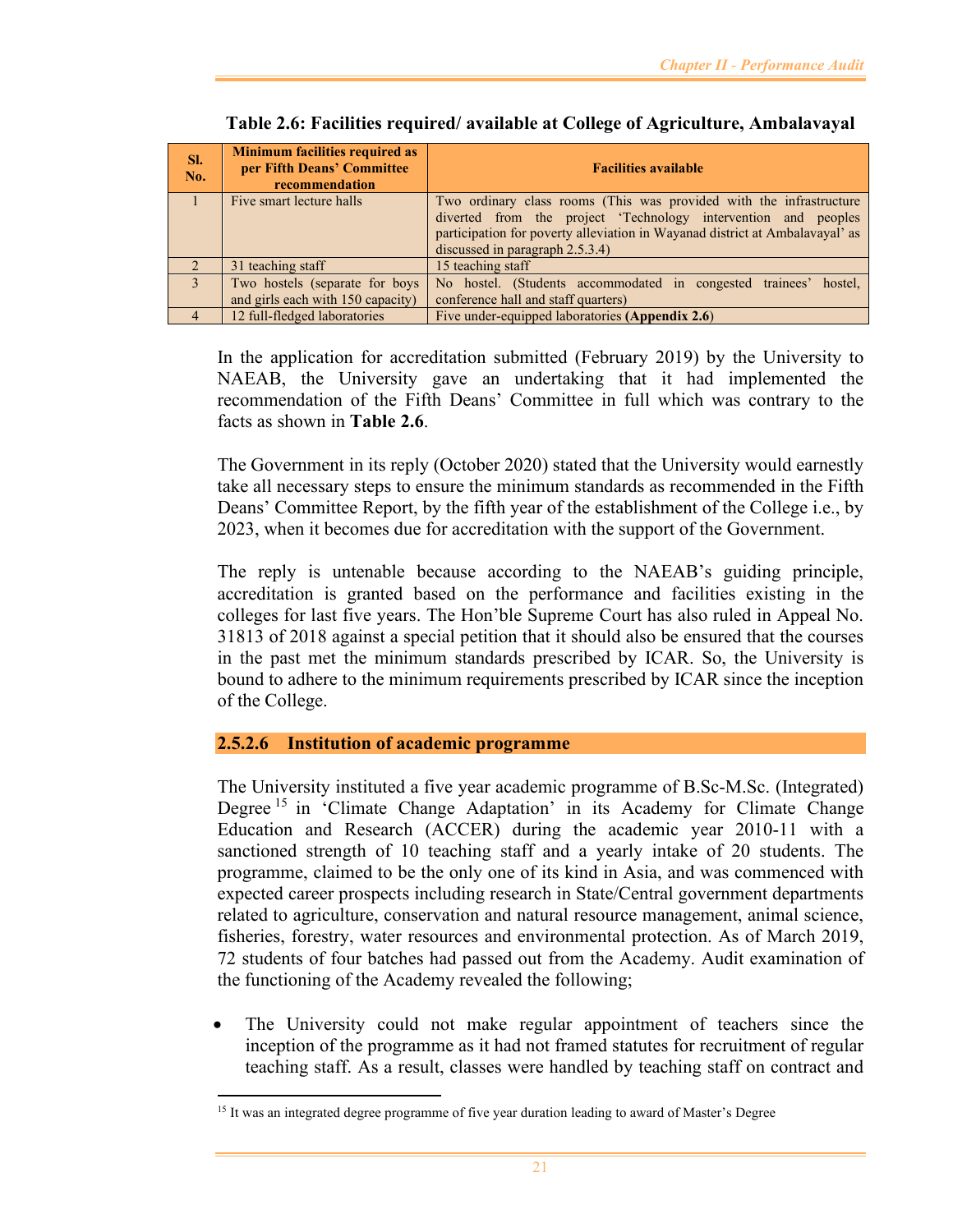visiting staff from other institutions. This resulted in lack of continuity in the academic programme and was creating difficulties in the routine activities (Academic Officer/Hostel Warden/Accompanying students on study tour etc.). Further, the academy is not in a position to explore research funding opportunities due to lack of permanent teaching staff.

• This being a unique degree, the University could not convince potential employers of equivalence of this degree to other similar Master's degree<sup>16</sup>. As a result, the career prospects of the students were adversely affected. The Master's degree holders of this course were eligible to appear for recruitment exams for common posts only, for which the qualification was general undergraduate degree and the position remained the same even after the passing out of the fourth batch (March 2019).

The Government in its reply (October 2020) stated that necessary steps were being taken to frame Statutes and to appoint teachers.

# **2.5.2.7 Non-compliance with the UGC guidelines on Students' Entitlements**

The UGC issued (April 2013) 'Guidelines on Students' Entitlements' to all universities with a view to make the students aware of their entitlements along with other student related services and also to simplify the procedure for redressing grievances. It was mandatory for every college/university to publish these guidelines in full in their prospectus and also to post it on the homepage of its website. The Guidelines, among other things, provided for the following students' entitlements:

- $\triangleright$  Publishing a document, known as 'Prospectus', specifying the curricula including syllabi, names, academic profile and status of the faculty, mode and frequency of evaluation, duration of the course, academic calendar, comprehensive information about fees or charges of any kind and refund rules.
- $\triangleright$  Disclosure of full and correct information about any institution of higher education in which the students study or propose to study. Every college/university must disclose in the prospectus and on its website information regarding its status, its affiliation, accreditation rating, physical assets and amenities, membership of governing bodies and minutes of the meetings of bodies like Academic Council/Executive Committee, sources of income and the financial situation and any other information about its functioning necessary for a student to make a fully informed choice.

<sup>&</sup>lt;sup>16</sup> Like M.Sc (Environmental Science), /M.Sc. (Agricultural meteorology), M.Sc (Meteorology), etc.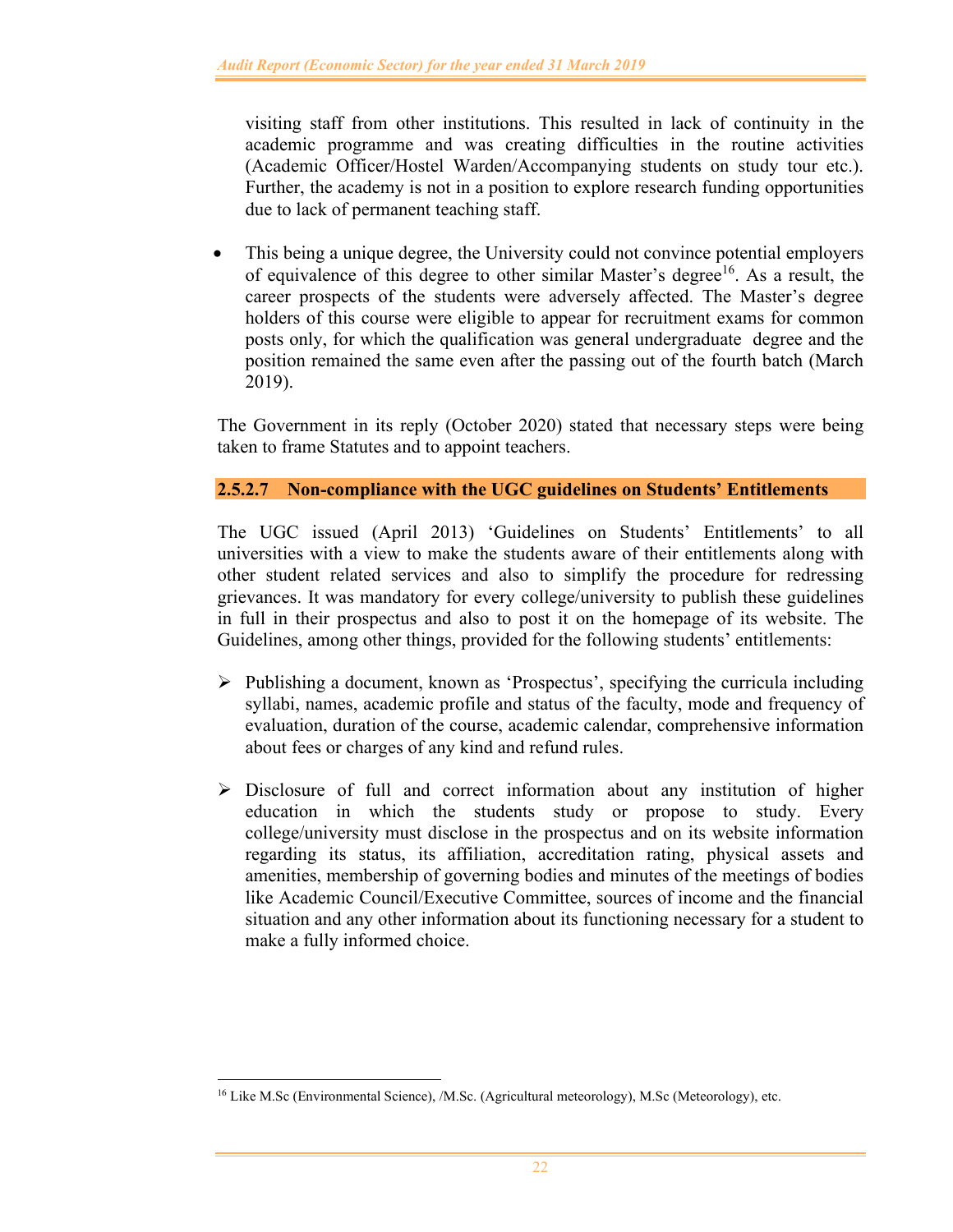Audit noticed the following:

- The University did not publish the guidelines in the prospectus. Instead it published an illegible copy of the guidelines on the website. Publishing of the prospectus in this University is done on the authority of the Academic Council.
- The name, academic profile and the status of the faculty were not given in the prospectus.
- The status of available physical assets and amenities was not disclosed in the prospectus.

The Government in its reply (October 2020) stated that all the information required as per the guidelines were made available in the website and continuously updated.

The reply of the Government is not tenable as the guidelines require that the information should be published in the prospectus which is an authoritative document. Further, the webpage of the College of Agriculture at Ambalavayal does not provide the actual status of infrastructure and the webpage of ACCER does not provide full profile of the faculty members.

## **2.5.2.8 Conduct of examinations**

Integrity of the process of conducting examinations which culminates in the award of marks/grades/certificates is of highest concern as it has a bearing on the status of both the institution/ university that conducts the examination and the students. Hence, a system should be in place to prevent any possible irregularities in the conduct of examinations.

According to the Act (Section  $16(m)$ ), the Executive Committee is responsible for the conduct of examination and declaration of results based on the Regulations framed by the Academic Council for conduct of examinations. Further, Section 52 of the Act require the Academic Council to frame regulations on the duties of examiners. The University did not notify any Regulation in this regard.

Audit noticed the following:

- $\triangleright$  Access to the premises of the University press where question papers are printed was not regulated by maintaining a record of visitors to the press.
- $\triangleright$  No restriction was placed on the use of mobile phones or other recording devices within the Press which can compromise the secrecy of question papers.
- $\triangleright$  The blank answer sheets printed at the Press were neither machine numbered nor barcoded, as a result they could not be distinguished.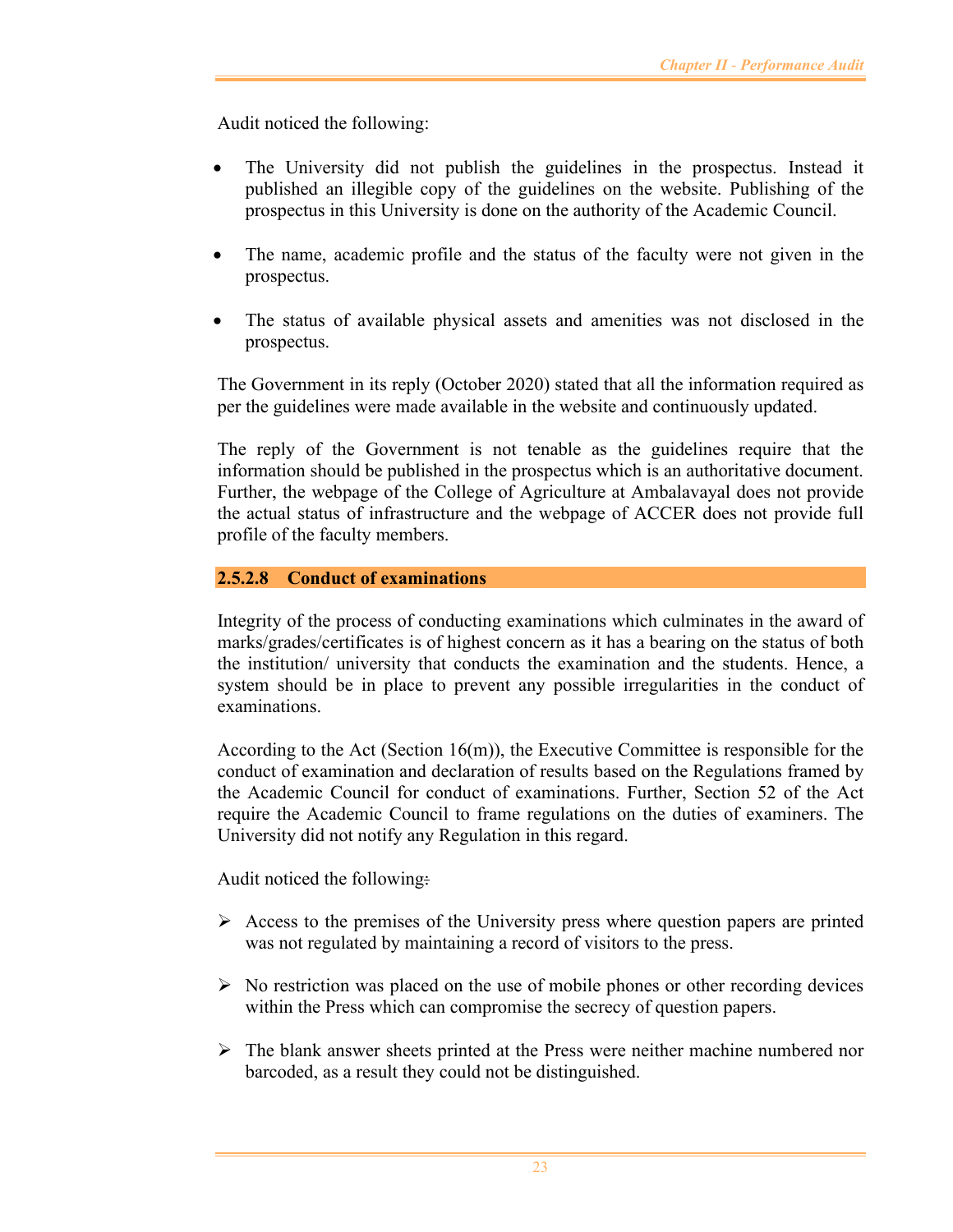$\triangleright$  The University did not issue any guidelines regarding the accounting of blank answer sheets.

The Government in its reply (October 2020) stated that Regulations prescribing the procedure for the conduct of examinations and duties of examiners would be formulated and that corrective action was initiated on the audit observations regarding printing of question papers and accounting of blank answer sheets. Further, in the exit conference (October 2020), the University stated that CCTV cameras were installed in the press.

# **2.5.2.9 Non-compliance to UGC Regulations in the award of Ph.D. degree**

Government of India, Department of Higher Education, had instructed (November 2008) the UGC under Section 22 of the UGC Act, to frame and notify regulations for the award of Ph.D. degree. Accordingly, UGC notified and published in the Gazette of India (11 July 2009) the UGC (Minimum Standards and Procedure for Award of M.Phil./Ph.D. Degrees) Regulations, 2009. This was superseded by the UGC (Minimum Standards and Procedure for Award of M.Phil./Ph.D. Degrees) Regulations, 2016. These Regulations, *inter alia,* prescribed that:

- All Universities shall admit M.Phil./Doctoral students through an entrance test conducted at the level of individual University.
- The University shall issue a Provisional Certificate to the effect that the Degree was awarded in accordance with the provisions of the aforesaid UGC Regulations.

Audit scrutiny revealed the following:

- The University did not conduct an entrance test, instead admitted students to the Ph.D. course on the basis of an interview and the academic merit of the applicant. 143 Ph.D. degrees were awarded by the University to such students during the period 2014-15 to 2018-19.
- The University did not issue provisional certificate as prescribed in the UGC Regulations.

In the order issued (March 2010) by Government of Kerala for implementing pay scales to university teachers and in subsequent clarifications, Government authorised grant of incentives to holders of Ph.D./M.Phil. degree and other higher qualifications. The grant of incentive was, among other things, subject to the condition that the Ph.D. degree should have been awarded by a University in accordance with the provisions of UGC Regulations, 2009.

Audit scrutiny revealed that the University had granted advance increments to its faculty members who were directly admitted to its Ph.D. programme and awarded Ph.D by the University. The award of Ph.D. by the University was not according to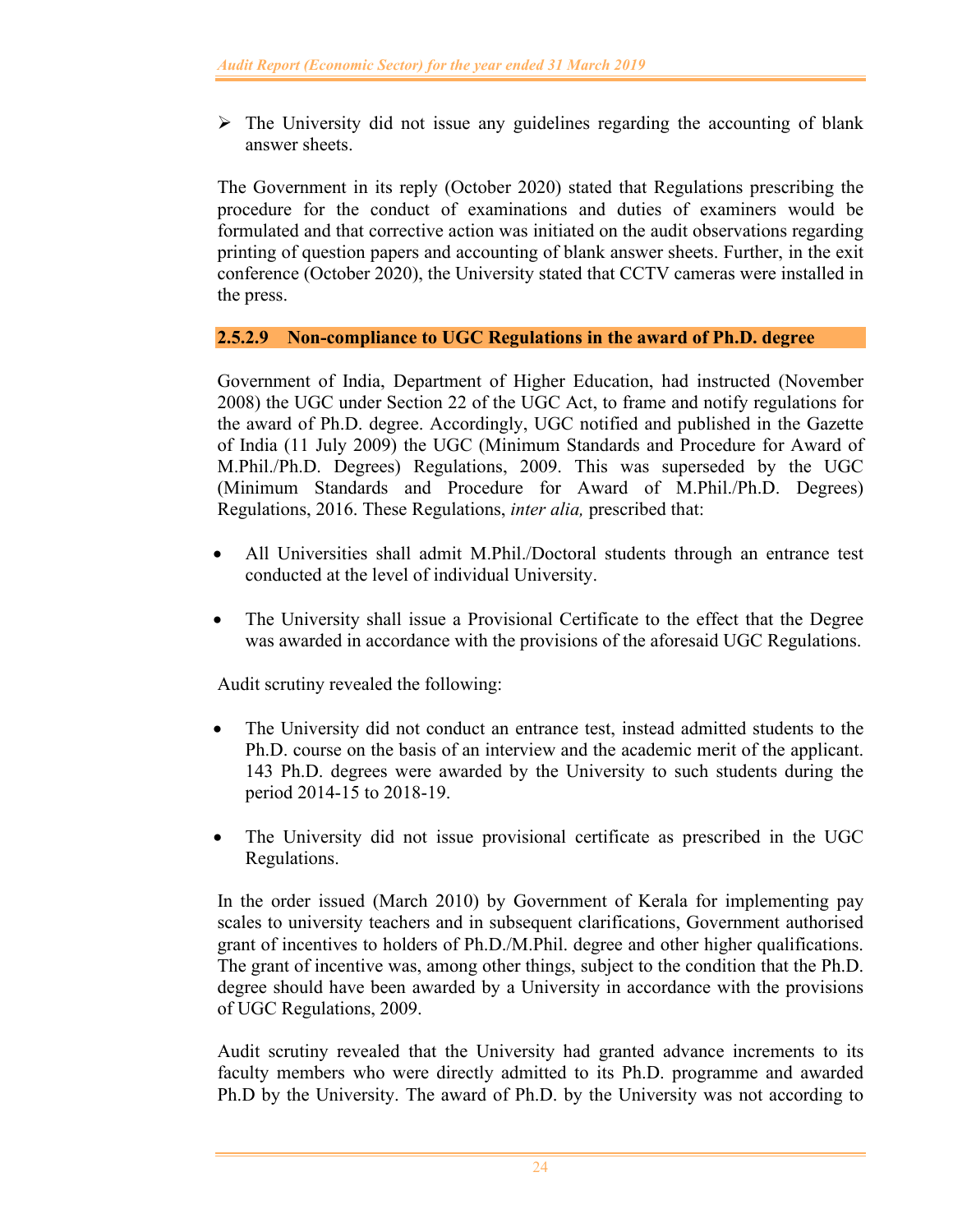the provisions of the UGC Regulations, 2009 in that, the University had neither conducted an entrance exam nor issued provisional certificate as mandated under the Regulations. The University also granted advance increments to those teaching staff who possessed Ph.D. degree from other universities. The provisional certificate submitted by them did not conform to the UGC regulations, as the same did not indicate that the Degree was awarded in accordance with the provisions of the UGC regulations.

The Government in its reply (October 2020) stated that, it would conduct an entrance test for admission to Ph.D. as mandated in UGC regulations, from the 2020 Academic year onwards. It was also stated that action would be taken to review the advance increments granted, if any, in contravention of Government order and recoveries would be effected. In the exit conference (October 2020), the Vice-Chancellor stated that the admissions to the Ph.D. programme were based on the ICAR guidelines which permitted admission of students on the basis of entrance examination or on the merit of the applicant at the Master's degree level or a combination of both.

The contention of the University that the admissions were based on the ICAR guidelines is not tenable, as ICAR guidelines cannot supersede the UGC regulations.

# **2.5.3 Research**

The research initiatives undertaken by the University are focused on increasing the productivity of crops currently grown in the State. The research agenda is set through consultations with the farming community and the extension personnel and is based on need assessment by the faculty, the State and National level agencies and institutions engaged in development and research.

The University has officially released 320 varieties of different crops including 121

varieties of rice, the staple food crop of the State. The rice varieties 'Jyothi' and 'Uma' released by the University in 1974 and in 1998 respectively, occupy more than 80 *per cent* of the cropped area of the State. During 1980s the University identified a bio-control agent

*The University has released more than 300 varieties of different crops. This includes 121 varieties of rice, the staple food crop of the State. Its rice varieties 'Jyothi (PTB39)' and 'Uma(MO16)' occupy more than 80 per cent of the cropped area of the State.* 

called *Cyrtobagus salviniae* for successful control of the aquatic weed (*Salvinia molesta*) which infested the water bodies of the State. '*Keramithra*', a coconut dehusking tool invented during the 1990s and patented by the University is one of the most popular inventions of the State.

The research projects in Kerala Agricultural University are mainly funded by the State Government, ICAR, Indian Council for Forestry Research and Education, Directorate of

*'Keramithra', a coconut de-husking tool invented and patented by the University is one of the most popular engineering inventions of the State.*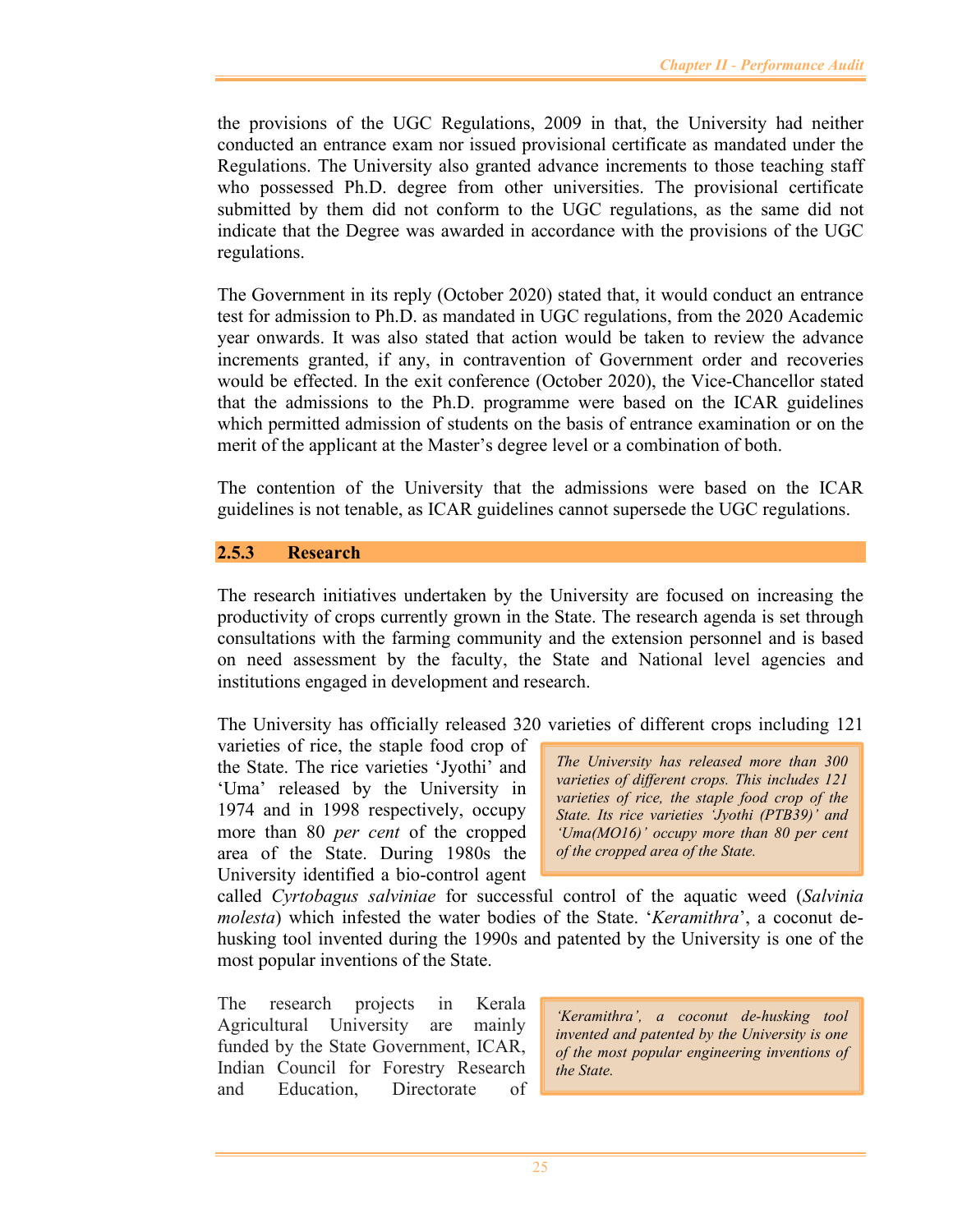Biotechnology, Department of Science and Technology and the Kerala State Council for Science Technology and Environment. The projects are implemented by the scientists working in the colleges and research stations of the University. These scientists are also discharging extension and teaching duties. Post graduate and doctoral research projects also contribute to the research outcome.

The Director of Research is in charge of the research management in the University and is supported by nine Associate Directors of Research (one each located in five zones and four at the Headquarters). There are three faculties, namely Agriculture, Forestry and Agricultural Engineering. There are 24 subject specific Project Coordination Groups, 19 in agriculture, two in Forestry and three in Agricultural Engineering. All the projects, including PG and Ph.D. projects, are coordinated by the Professor (Research Co-ordination).

Audit analysed the performance of the University in areas of research product, impact and excellence, implementation of selected projects and in emerging areas of Intellectual Property Management. The audit observations are discussed below:

# **2.5.3.1 Research Product**

In order to maximise the benefits from research, the results of the research activities must be disseminated through publications at the earliest and in the most effective manner. Publication of research article in journals is a criterion considered for appointment of faculty and evaluating their performance for career advancement. It is also a mandatory requirement for the award of Masters/Doctoral degrees and an important factor of consideration for ranking of Universities by various agencies. The quality of a research article is relative to the quality of the journal in which it is published.

In agriculture and allied subjects, the quality of a research article is determined by the score allotted by the NAAS to the journal in which it is published. According to the data on research papers submitted by the University to NAEAB for accreditation, a total of 689 papers were published during the period 2014 – 2018. The Audit findings on the analysis of the data are shown in the following table:

|                | No. of papers                                                     | <b>Repetition</b>    | <b>Actual</b>                        |                                      | <b>Published in Journals</b>         |         |                                   |                                                     |
|----------------|-------------------------------------------------------------------|----------------------|--------------------------------------|--------------------------------------|--------------------------------------|---------|-----------------------------------|-----------------------------------------------------|
| Year           | published as<br>per the data<br>submitted by<br><b>University</b> | of papers<br>noticed | No. of<br><b>papers</b><br>$(2)-(3)$ | with NAAS<br>published score below 5 | with NAAS<br>score of 5<br>and above | by NAAS | not rated Predatory <sup>17</sup> | <b>Conference</b><br>papers/<br><b>News letters</b> |
| (1)            | (2)                                                               |                      | (4)                                  | (5)                                  | (6)                                  |         | (8)                               | 79                                                  |
| $\boxed{2014}$ | 17                                                                |                      |                                      |                                      |                                      |         |                                   |                                                     |
| 2015           | 62                                                                |                      | 58                                   | 29                                   | 24                                   |         |                                   |                                                     |
| 2016           | 187                                                               |                      | 181                                  | 96                                   | 45                                   | 15      | 22                                |                                                     |

**Table-2.7: Details of research papers published** 

<sup>17</sup> Verified from the following URL https://web.archive.org/web/20170111172309/https:/scholarlyoa.com/ individual-journals/as mentioned in the UGC public notice dated 31<sup>st</sup> July 2019.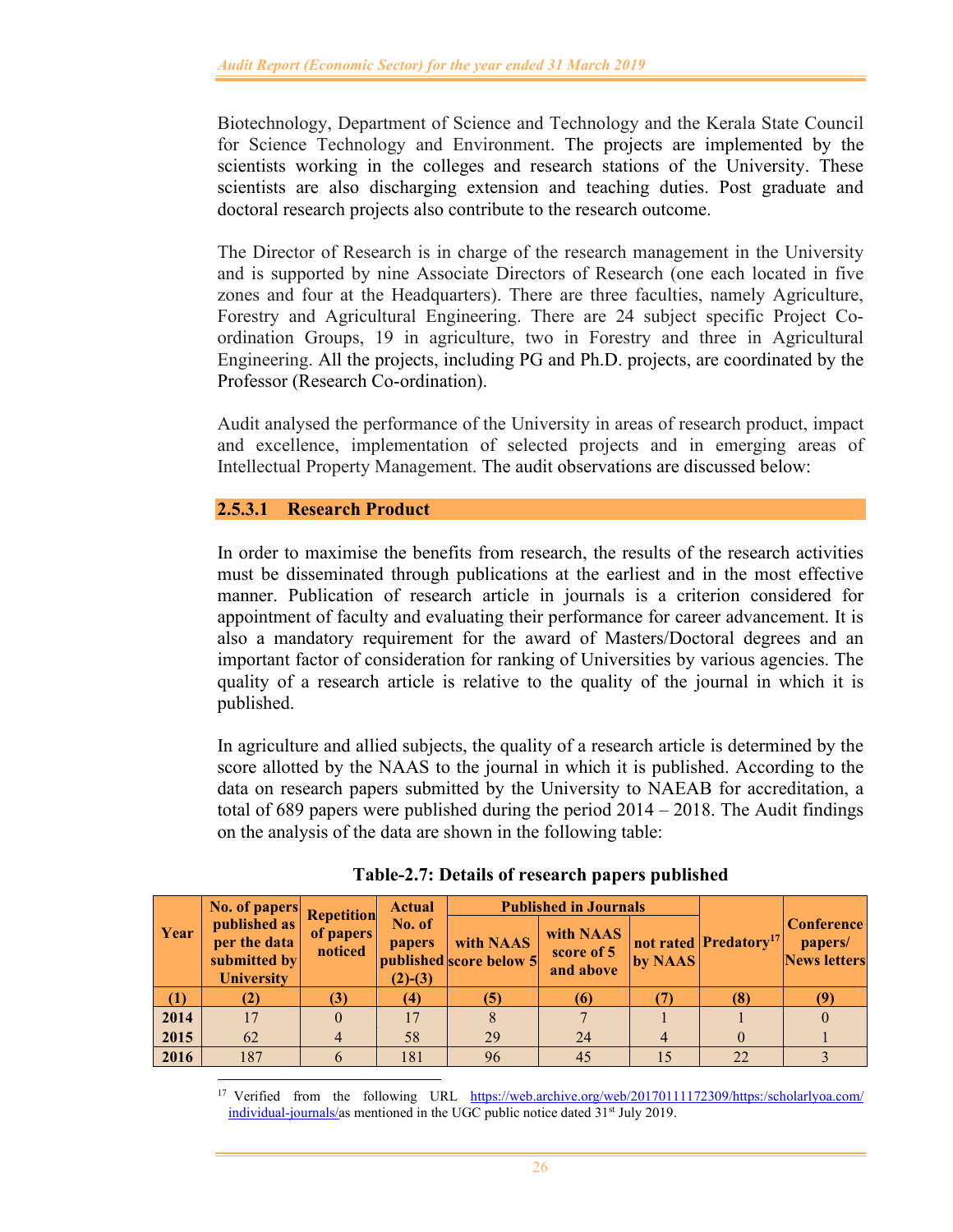| 2017         | 219 | 40                       | 70<br>. .             | O E<br>$\mathbf{O}$ | 64               | $\Omega$<br>1 O | $\sqrt{ }$     |  |
|--------------|-----|--------------------------|-----------------------|---------------------|------------------|-----------------|----------------|--|
| 2018         | 204 | $\sim$<br>$\overline{ }$ | $\overline{H}$<br>. . | 66                  | 70<br>$\sqrt{8}$ | $\Omega$<br>10  | $\overline{1}$ |  |
| <b>Total</b> | 689 | $-1-$                    | 612                   | 284                 | 218              | 30              | 48             |  |

Details at column Nos. 3 to 9 were obtained on analysis of the item at column No.2

- The fact that 77 out of the total 689 (11 *per cent*) research papers included in the list submitted to NAEAB were duplications indicates lack of proper system of research data management in the University. As per UGC Establishment and Monitoring of the Internal Quality Assurance Cell in Universities (2012-2017), the IQAC is responsible for the documentation of various programmes/activities of the University leading to quality improvement. As research papers are a key quality indicator, the IQAC of the University should have developed an organised methodology of its documentation. The deficiency in the functioning of IQAC is discussed in paragraph 2.5.2.2.
- The University does not have a procedure to verify the quality of journals in which the works are published by its faculty and students. This is evidenced from the fact that 104 (17 *per cent*) out of the 612 publications showcased by the University as its achievement were in non-NAAS rated/ predatory journals<sup>18</sup>. This is also an indication that the University has not adopted the ICAR Guidelines for Internal Evaluation and Forwarding Research Papers to Scientific Journals and Data Management in ICAR Institutes which recommends stringent evaluation before submission of manuscripts to research journals.
- Of the 502 research papers published in NAAS rated journals, 284 (57 *per cent*) were published in journals having a score of five or below. They do not qualify for either ICAR accreditation or ranking.

The minimum benchmark adopted by ICAR for ranking of agricultural universities in  $2017$  and  $2018$  was  $0.6$  papers<sup>19</sup> per faculty per year, published in journals having NAAS score of above six. Audit mapped the research papers to individual faculty member authors and found that 139 (38 *per cent*) out of the 367 faculty members as on 30 October 2017, including 37 faculty members posted at various research stations, did not author/co-author even a single research paper during the period 2014 to 2018. This contributed to low productivity per faculty in terms of research papers published.

The Government in its reply (October 2020) stated that repetitions were compilation errors made during the effort to make the list as exhaustive as possible, and that individual faculty members were asked to furnish a list of publications for the given period. It was further stated that there was a decline in the number of papers published

<sup>&</sup>lt;sup>18</sup> A predatory journal is a publication that actively asks researchers for manuscripts. They have no peer review system and no true editorial board and are often found to publish mediocre or even worthless papers. They also ask for huge publication charges.

<sup>&</sup>lt;sup>19</sup> As per the criteria fixed by NAAS, the number of research papers per faculty is to be calculated by dividing the total number of research papers published by the faculty members of the University by the total number of faculty members. If the number of research papers per faculty is less than 0.6, no marks are awarded and for those above 0.6, marks are awarded based on a slab fixed by NAAS. Hence, the minimum bench mark fixed for the obtaining mark is 0.6.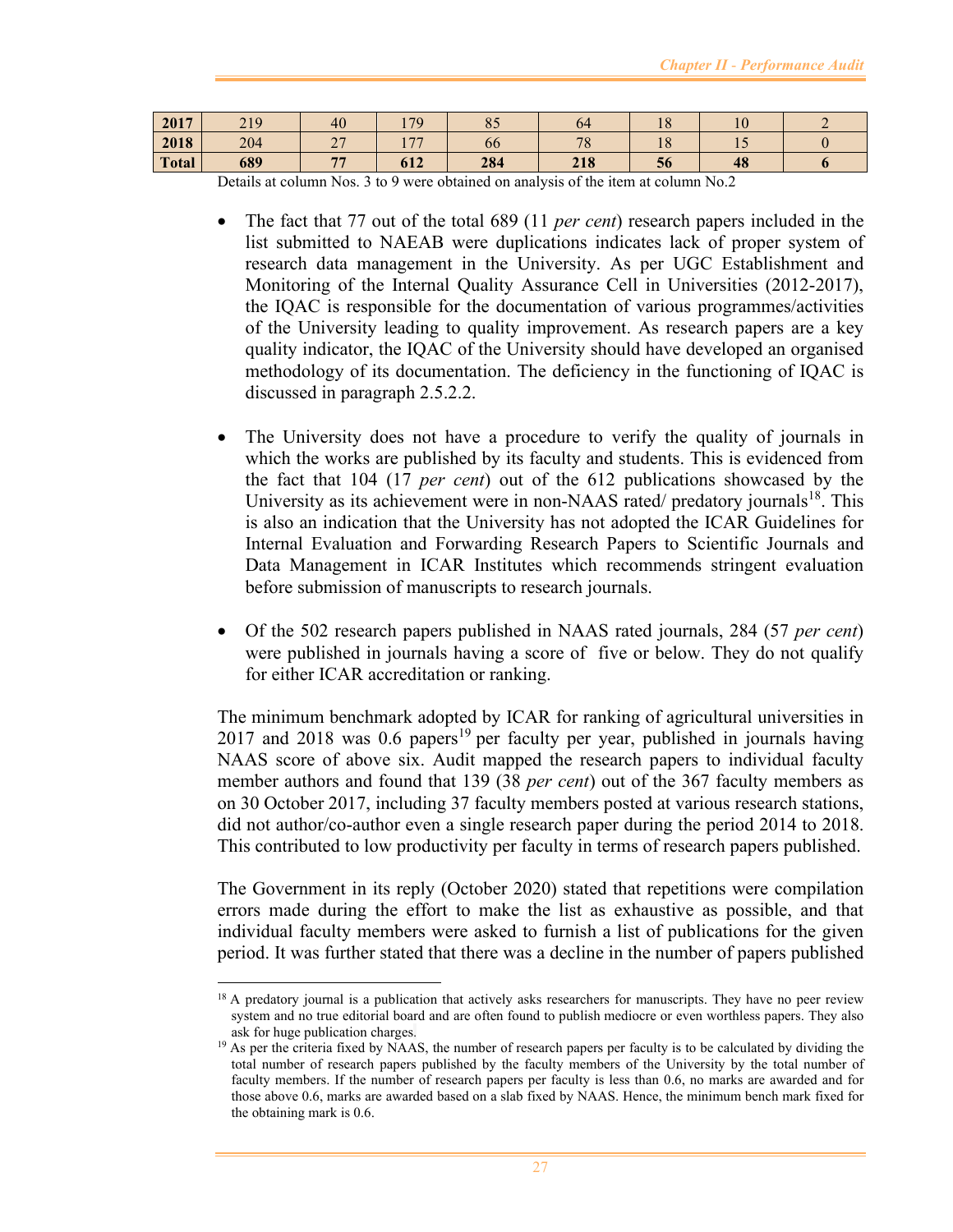in Non-NAAS rated/predatory journals in proportion to the total numbers, indicating heightened awareness and that a single criterion like number of papers published would neither be comprehensive nor adequate enough to capture performance/ contribution of the faculty members. In the exit conference (October 2020), the Vice-Chancellor contended that the faculties were engaged in teaching, research and extension activities, therefore papers per faculty should be considered as a criteria only for those faculties engaged in research activities instead of considering the total strength of the faculty.

The reply of the University confirms the audit observation regarding lack of effective system for research data management and lack of procedure to verify the quality of journals in which the papers are published. The view expressed in the exit conference cannot be acceded to, as the criteria adopted by audit was the same as that adopted by ICAR for ranking purposes, in which, research paper per faculty is determined taking into consideration the total strength of the faculty irrespective of their engagement in teaching, research or extension.

# **2.5.3.2 Research Excellence**

For ranking of agricultural universities, ICAR evaluates their research excellence by considering, among other things, their achievement in release of crop varieties, granting of patents (discussed in para 2.5.3.3), etc. Audit examined the achievement of the University in the above mentioned areas and observed the following;

 **Varieties released and notified:** The State Seed Sub-Committee under the Department of Agriculture and Farmers' Welfare, Government of Kerala released 47 varieties of crops developed by the University during the period 2014-2018. However, the State Seed Sub-Committee could not initiate action for notification of these varieties under the Seeds Act, 1966 as the University failed to submit the notification proposal.

The notification is made by the Central Government on the recommendation of the Central Seed Committee. The varieties accepted for release by the State Seed Sub-Committee has to be submitted to the Central Sub-Committee on Crop Standards, Notification and Release of Varieties for notification. For this, the breeder (the University) concerned should submit sufficient copies of the notification proposals in the prescribed proforma to the State Seed Sub-Committee for onward transmission to Central Sub-Committee. This *inter-alia* includes deposition of seed material to Gene Bank, NBPGR<sup>20</sup>, New Delhi

Audit observed that the University failed to submit the notification proposal despite repeated requests from the Department of Agriculture. The Department of Agriculture can popularise only the notified varieties. In the absence of notification, such newly released varieties could not be included in the seed plan of the Department for procurement of seeds and supply to farmers free of cost.

<sup>20</sup> National Bureau of Plant Genetic Resources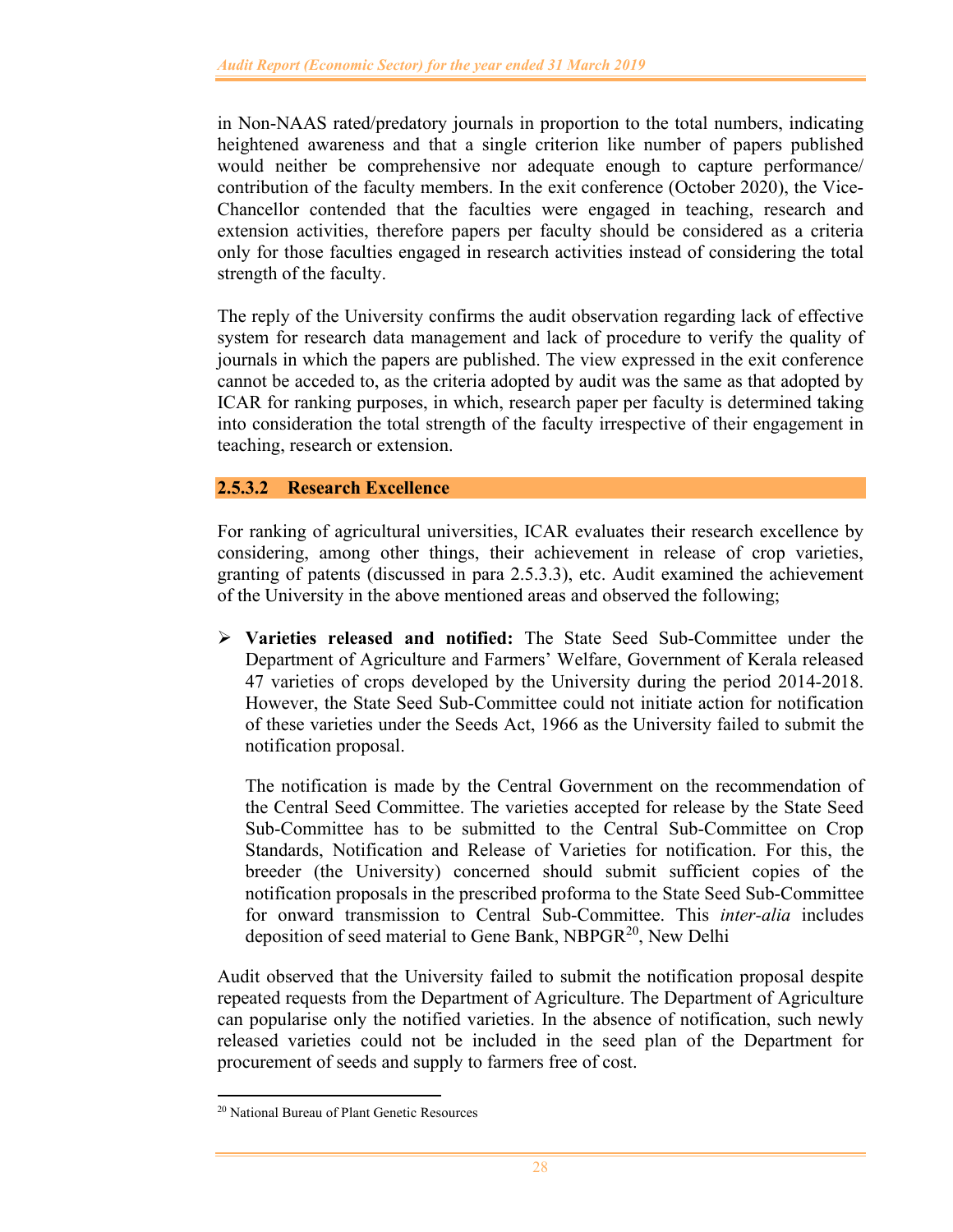The Government in its reply (October 2020) stated that notification of varieties involves additional data generation by DNA fingerprinting of varieties. The University has initiated activities in this direction. A proposal for DNA fingerprinting of all varieties as a prerequisite for notification has been developed and work is in progress.

### **2.5.3.3 Intellectual Property Management**

India as a member of the World Trade Organisation (WTO) is obliged to comply with the Agreement on Trade Related Aspects of Intellectual Property Rights (TRIPS Agreement) which requires the member countries to provide for protection of intellectual property rights (IPRs) in one form or the other, in all fields of technology including agriculture. The IPR, among other things includes patents, protection of plant varieties and Geographical Indication (GI) of Goods. The study of Intellectual Property Rights is a course included in the syllabus of B.Sc.(Hons.) Agriculture and is a compulsory course for various disciplines of M.Sc. (Agriculture) programme of the University.

The University formed an Intellectual Property Rights (IPR) Management Cell in 2003 with the aim of (i) Protection and management of the IPR in Agriculture, (ii) Protection of Farmers' rights, Breeders' rights, patents and crop varieties, (iii) Protection of Geographical Indications, (iv) Development of policy guidelines for IPR and Transfer of Technology in the University, (v) Empowering of farmers, students and faculties to address IPR issues and (vi) organising awareness programmes. The ICAR released (2006) Guidelines for Intellectual Property Management and Technology Transfer/Commercialisation and recommended their adoption by the State Agricultural Universities suitably for internal use. Audit observed the following shortcomings in the Intellectual Property Management of the University:

## **Patents<sup>21</sup>**

ICAR Guidelines prescribe that all research results which are patentable under law and have scope for technology transfer or for advancement of basic and strategic research, should be taken up for patent protection. The technologies developed by the University as a result of its research activities need to be protected against unauthorised use/exploitation by other agencies within and outside the country for commercial gains. Patents obtained under the Patents Act, 1970 offer such protection.

<sup>&</sup>lt;sup>21</sup> It is an authority or license that confers a right or title for a set period, especially the sole right to exclude others from making, using, or selling an invention. In India, patents are governed by the Patents Act, 1970.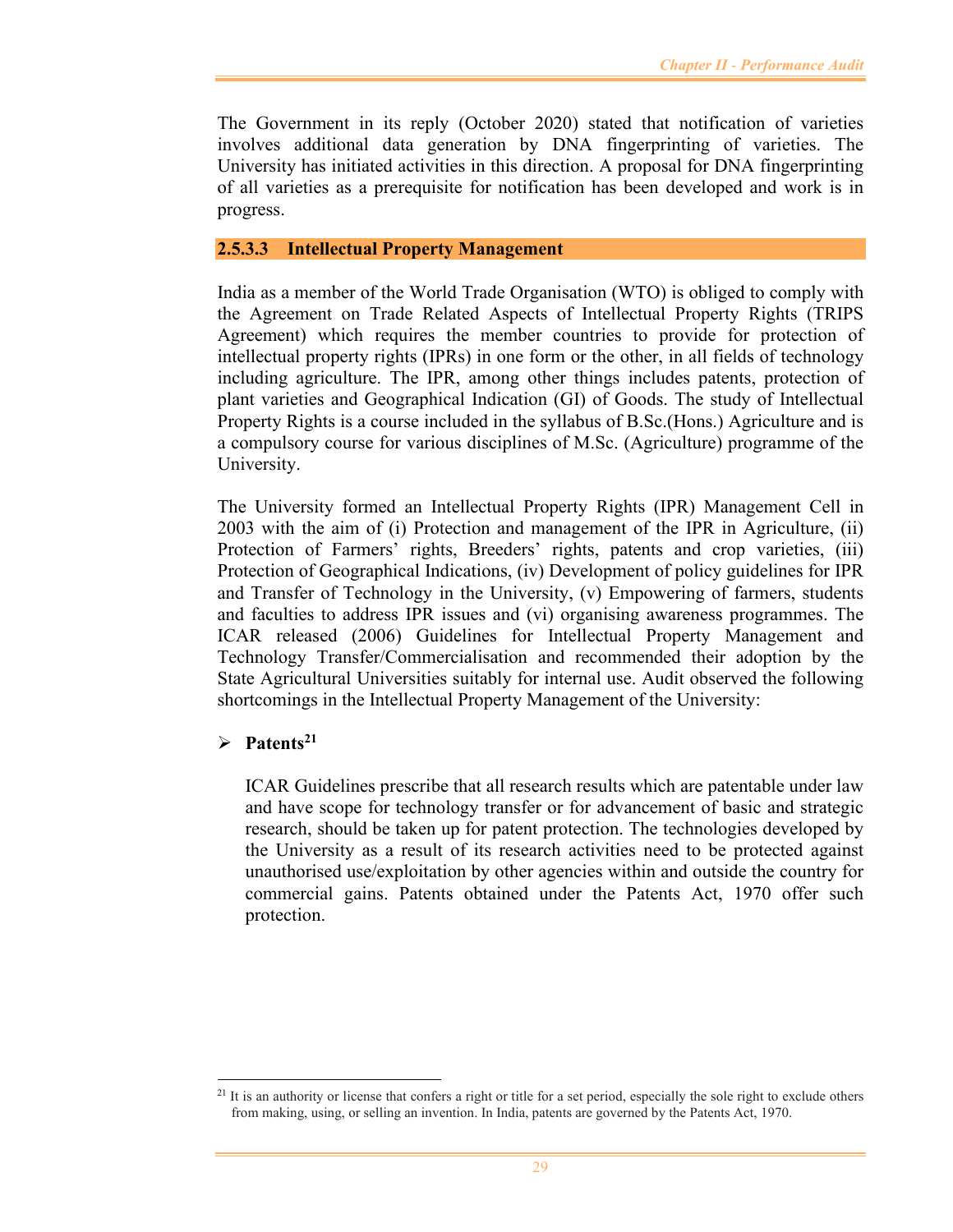Audit noticed that during the period from 2014-15 to 2018-19 the University developed 16 products<sup>22</sup> and transferred their technology, but did not apply for patents except for five of them. Thus, 11 technologies transferred by the University were not protected by applying for patents.

The Government in its reply (October 2020) contended that obtaining of patent required five years to six years and that the long wait for completion of the patenting formalities before the technology could be transferred would render many technologies irrelevant.

The reply is not tenable as a patent application affords protection to the invention from the date of its filing. The University had applied for patents in respect of five products before transfer of technology thus protecting their patent. However, the technology in respect of remaining 11 products were transferred without applying for patent thus exposing the technology to unauthorised use/exploitation by other agencies as mentioned above.

# **Protection of plant varieties**

Plant varieties cannot be patented in India under the Patents Act, 1970 but they can be protected by registering them under 'The Protection of Plant Varieties and Farmers' Rights (PPV&FR) Act, 2001'. The PPV&FR Act, 2001 allows registration of four types of plant varieties, such as new variety<sup>23</sup>, extant variety<sup>24</sup>, farmers' variety  $2^5$  and essentially derived variety  $2^6$ . The varieties requiring registration should fulfill the criteria of distinctiveness, uniformity and stability (DUS) and should have a single and distinct denomination.

Audit noticed that the University has not initiated action for registration of any of the plant varieties under the PPV&FR Act, 2001 so far (March 2019**)** despite releasing over 300 varieties of different crops**.** As a result, the University cannot opt for any remedial measure against unacknowledged/unauthorised use of the varieties developed by it.

<sup>&</sup>lt;sup>22</sup> Technologies developed by the University - i) Veggie wash, ii) Ayar, iii) Osmovac dried Intermediate Vaccum dried Nendran Banana, iv) Sampoorna Rice micronutrient formulation, v) Sampoorna Vegetable micronutrient formulation, vi) Sampoorna Banana micronutrient formulation, vii) Tuber fortified cold extruded pasta/noodles products, viii) Liquid fertiliser from waste hair, ix) Kerasuraksha coconut climber, x) Coconut collector, xi) Palm basin digger, xii) Trichoderma & Pseudomonas, xiii) Banana Bunch covering device, xiv) KAU weed piper, xv) Jackfruit products, xvi) Bioreactor using high rate bio-methenation.

<sup>&</sup>lt;sup>23</sup> A variety which is not in public domain in India earlier than one year before the date of filing; or outside India, in the case of trees or vines earlier than six years, or in any other case, earlier than four years.

<sup>&</sup>lt;sup>24</sup> A variety which is notified under Seed Act, 1966 or a variety about which there is common knowledge or a farmers' variety or any other variety which is in public domain is considered as an Extant variety.

<sup>&</sup>lt;sup>25</sup> A variety which has been traditionally cultivated and evolved by the farmers in their fields or a variety which is a wild relative or land race of a variety about which farmers possess common knowledge.

<sup>&</sup>lt;sup>26</sup> An "essentially derived variety" shall be said to be essentially derived from such initial variety when it is predominantly derived from such initial variety, or from a variety that itself is predominantly derived from such initial variety, while retaining the expression of the essential characteristics that result from the genotype or combination of genotype of such initial variety and it is clearly distinguishable from such initial variety. An essentially derived variety conforms to such initial variety that results from the genotype or combination of genotype of such initial variety.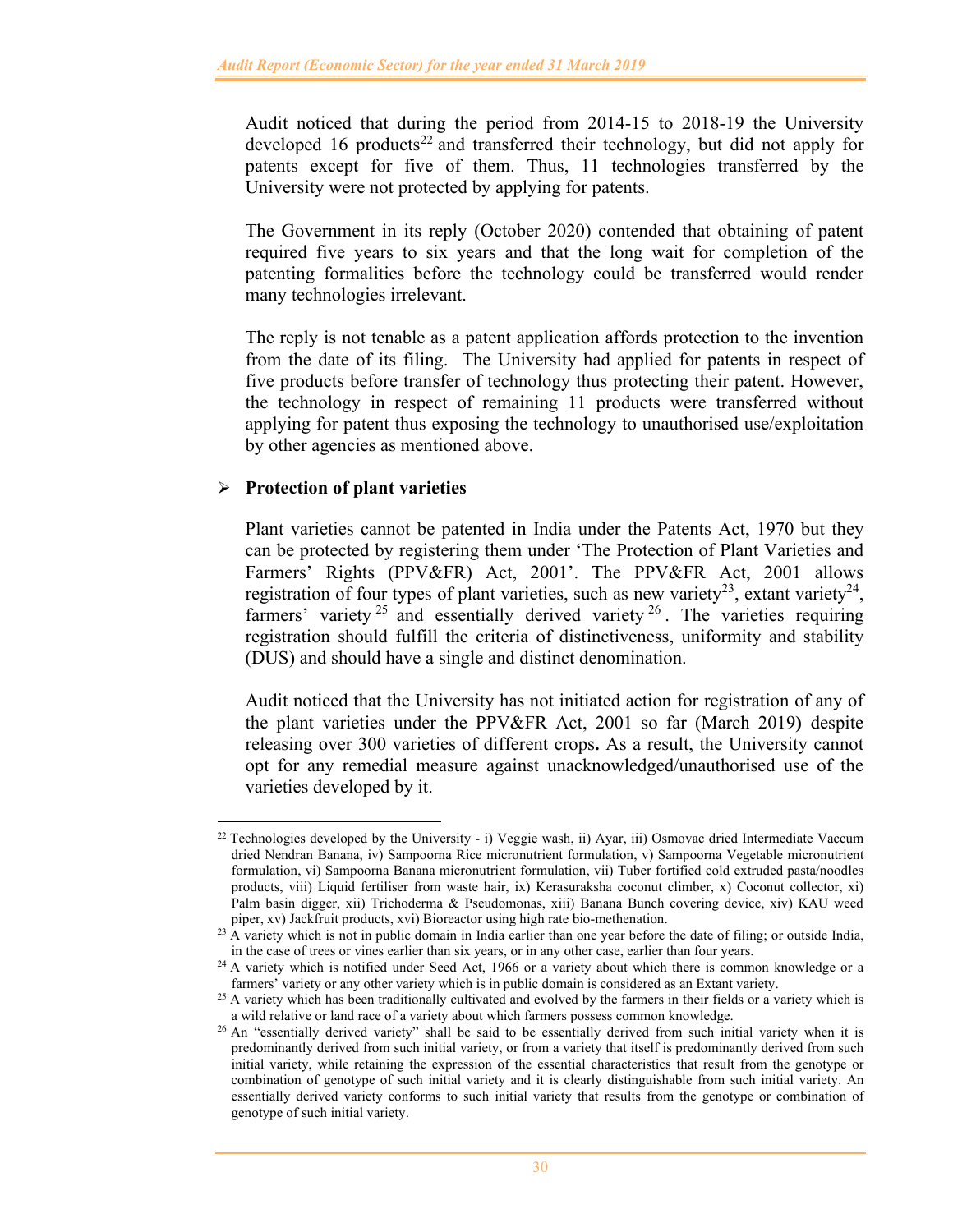The Government in its reply (October 2020) stated that registration of plant varieties under the PPV&FR Act will be taken up on priority basis.

## **Geographical Indication of Goods**

The protection of agricultural goods indicated to specific geographical territories/regions is governed by the Geographical Indication (GI) of Goods Act 1999. GI is an indication that the goods being commercialised under that indication have originated from a definite geographical territory either as an agricultural produce (e.g. Nagpur orange) or as a natural produce like from mining (e.g. Mussourie Rock Phosphate) or by manufacturing

*The Intellectual Property Rights (IPR) Cell of the University has been at the forefront of conserving unique products of Kerala agriculture and getting them granted Geographical Indication (GI) registration. The University is the 'registered proprietor' of five GIs and has facilitated obtaining GIs of another five. In recognition of these efforts, the IPR Cell of the University was adjudged as the 'Top organisation for best facilitation of registration of GI and promotion of GI in India' in 2018 by the Department of Industrial policy, Promotion and Intellectual property, Government of India.* 

(production or processing or preparation e.g. *Banarasi* saree) or some specific local brews of tribal areas (e.g. *Agrekapetha*) and it has a special quality or reputation or other characteristics attributable to that origin. GI is the collective intellectual property of the entire community or society or organisation of the geographical region to which the goods belong.

The IPR Cell of the University has facilitated various farmers' collectives/ organisations in the State to obtain GIs for their agricultural produce. The University is the 'registered proprietor<sup>27</sup>' of five<sup>28</sup> $\overline{G}$ Is and has facilitated obtaining GIs of another five<sup>29</sup>. The efforts of the University on this front have won many accolades, the most recent being the National Intellectual Property Award 2019 instituted by the Indian Intellectual Property Office under the Ministry of Industries and Commerce.

Audit, however, noticed that the IPR Cell was not effective in preventing infringements on its GI. The University is a registered  $30$  proprietor of the GI 'Wayanad Jeerakasala Rice' a traditional aromatic rice variety cultivated in the Wayanad district of Kerala. Any company or person who wishes to use this GI tag has to get themselves registered as 'authorised users' under intimation to the University. There are no 'authorised users' for the GI 'Wayanad Jeerakasala Rice' as of July 2020. Audit observed that at least two companies which are not 'authorised users' of the GI 'Wayanad Jeerakasala Rice' were marketing the rice

 $27$  "registered proprietor", in relation to a geographical indication, means any association of persons or of producers or any organisation for the time being entered in the register as proprietor of the geographical indication.

<sup>28</sup> Pokkali rice, Vazhakkulam Pineapple, Central Travancore Jaggery, Wayanad Jeerakasala Rice and Wayanad Gandhakasala Rice.

<sup>&</sup>lt;sup>29</sup> Kaipad Rice, Chengalikodan Nendran Banana, Marayoor jaggery, Tirur Vettila and Nilambur Teak.

<sup>&</sup>lt;sup>30</sup> Registered in the year 2009.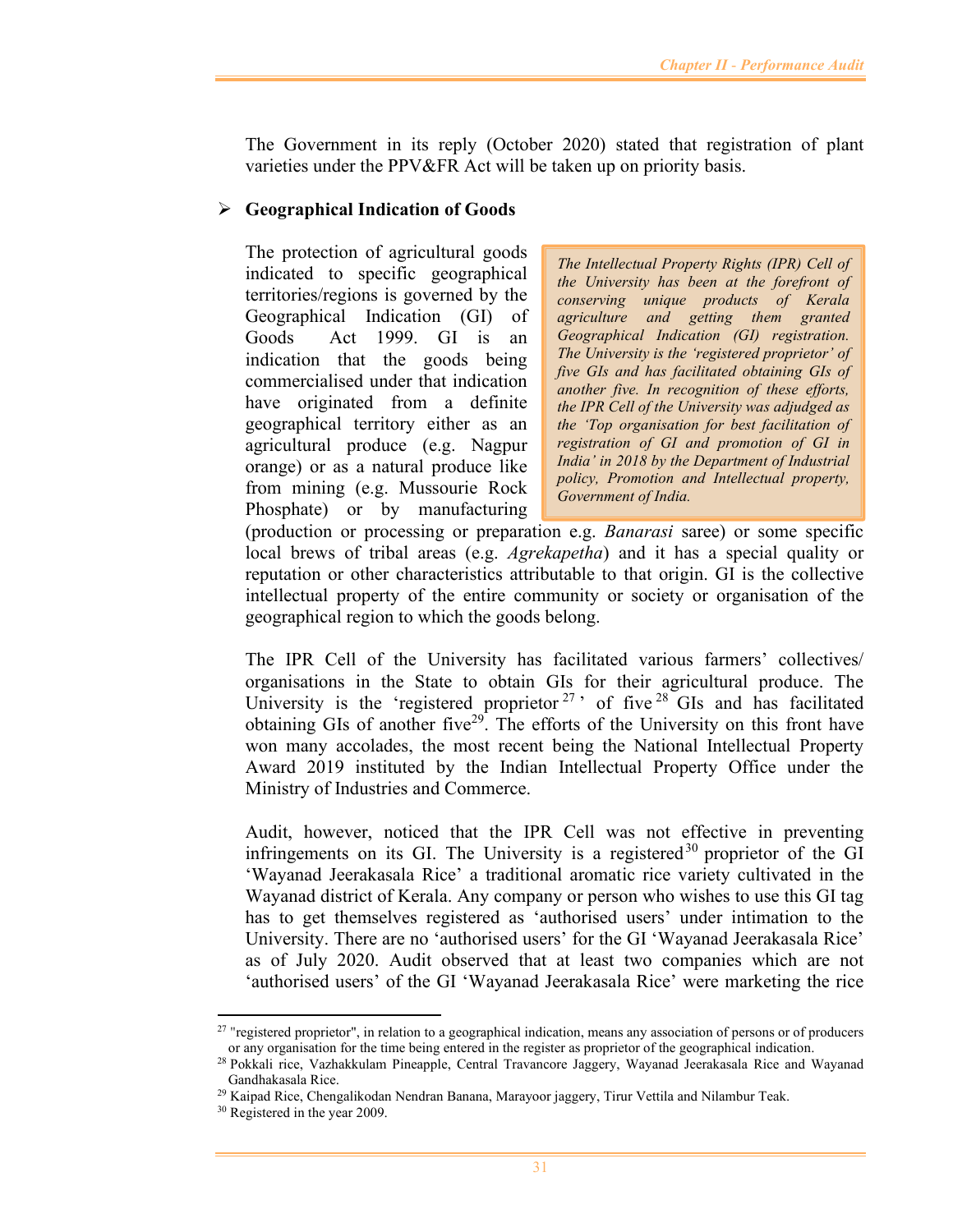branding it as '*Jeerakasala*' and also referring to it as 'Wayanadan Kaima' on the packing. Under the product description, the website of one company described it as '*Jeerakasala rice, also known as Wayanadan Kaima, is popular traditional small aromatic non-basmati rice, cultivated by the farmers in Wayanad District in Kerala'.* This is an indication of a potential infringement of the GI granted to the University.

The Government in its reply (October 2020) stated that the University's contribution in terms of GI registration has been the best in the country and has been nationally acclaimed. However, it may be noted that it is only a facilitator in most GI registrations and cannot address legally. It is the responsibility of the owners of the GI registration, the community of practice in our case to proceed against such infringements. The instance referred to involving *'Jeerakasala'* rice in Wayanad calls for in-depth investigations of scientific and legal nature before establishment of infringement.

The contribution of the University in obtaining Geographical indication is noteworthy and also it cannot address legally infringement cases in which, it is only a facilitator. However, the reply is not tenable in the instance of '*Wayanad Jeerakasala Rice'* as it is the 'Registered Proprietor' and not a facilitator. The University's inability to either confirm or deny potential infringement of GI owned by it, when brought to its notice indicates absence of an IP watch system as recommended in the ICAR guidelines.

# **2.5.3.4 Specific Research Projects**

The University formulates new research projects on the basis of the thrust areas identified by various project groups. Each research project is scrutinised by the respective Project Coordination Groups duly approved by the Faculty Research Council before it is formally commenced. Audit, however, noticed that there was no general guideline governing the implementation of projects.

The University undertook 265 specific research projects with a total outlay of ₹73.06 crore during the period 2014-15 to 2018-19 as detailed below:

| <b>Funding agency</b> | No. of projects approved<br>during the audit period | Outlay ( $\bar{\tau}$ in<br>crore) | No. of projects completed<br>during the audit period |
|-----------------------|-----------------------------------------------------|------------------------------------|------------------------------------------------------|
| Government of Kerala  | 123                                                 | 22.89                              |                                                      |
| <b>ICAR</b>           | <u>     Q</u>                                       | 7.31                               |                                                      |
| External agencies     | 123                                                 | 42.86                              |                                                      |
| Total                 | 265                                                 | 73.06                              | 50                                                   |

**Table 2.8: Details of projects undertaken by the University** 

Audit selected 54 out of the 265 research projects for detailed review and noticed that four of them failed to achieve the objectives envisaged.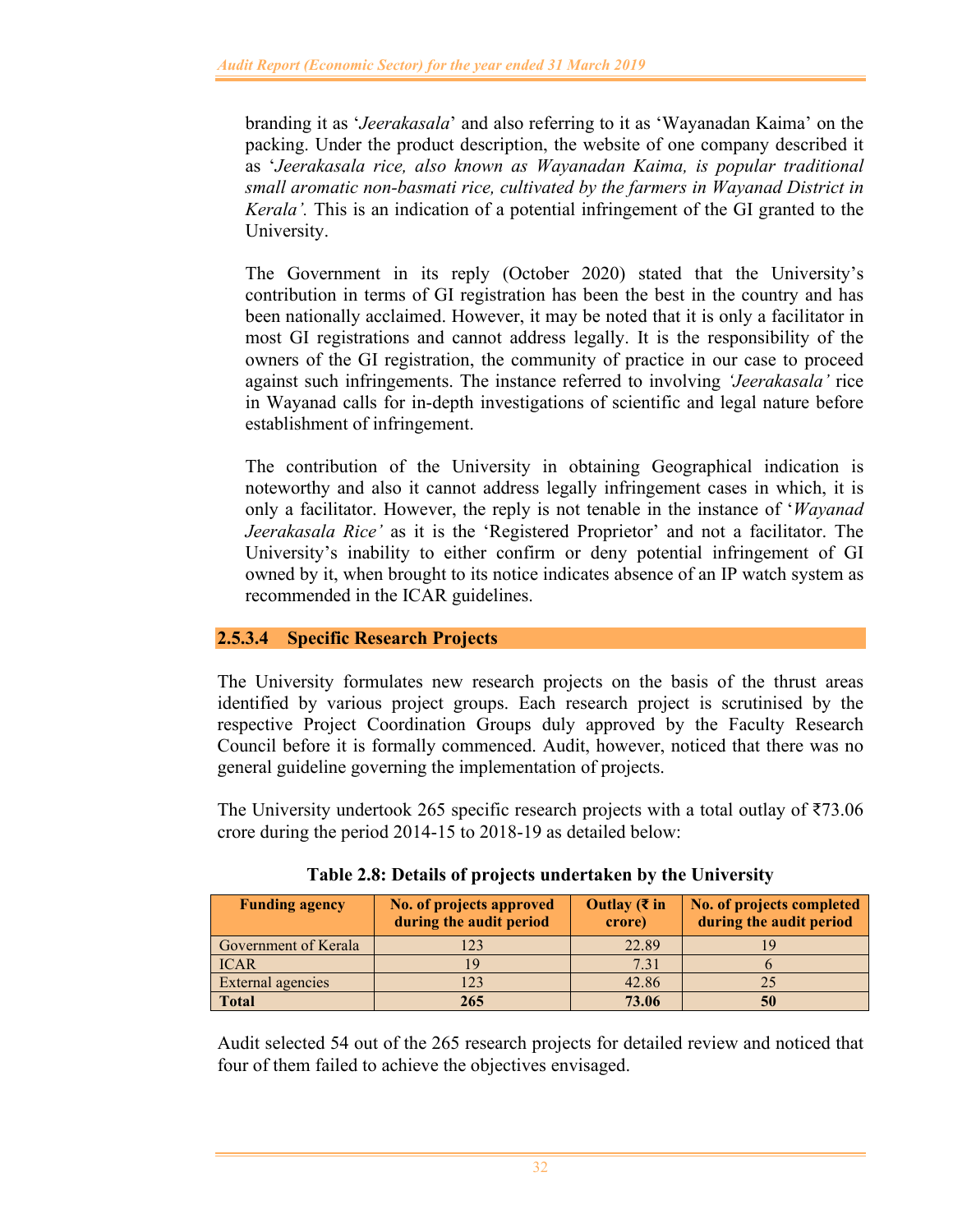- $\triangleright$  The following projects did not achieve the objectives due to defective planning:
	- The project "Development of entrepreneurship and sustainable livelihood for SC / Tribe women through projection of tissue culture plants" which involved developing 15 lakh banana plants at an outlay of ₹9.35 lakh funded by State Horticulture Mission (SHM) failed as the physical target fixed was far above the infrastructural capacity provided to achieve it.
	- The project "Import of planting material by RARS Ambalavayal" which involved import of high yielding varieties of sub-tropical fruits, cut flowers and other perennials from foreign countries to replace the indigenous varieties could not be implemented, in spite of creation of required infrastructure at a cost of ₹24.28 lakh, due to the failure of the University to get import license from the Ministry of Agriculture & Farmers Welfare in time.
- $\triangleright$  In the following projects the University deviated from the project guidelines.
	- The University decentralised the implementation of the project "Creation of Seed Hub for increasing indigenous production of pulses at RARS, Pattambi" to other 13 research stations without the prior concurrence of ICAR, the funding agency, which resulted in unproductive expenditure of ₹37.47 lakh
	- The University diverted the infrastructure worth  $\bar{\xi}$ 3.13 crore created for the project "Technology intervention and peoples participation for poverty alleviation in Wayanad district at Ambalavayal" to an entirely different purpose, resulting in non-release of the balance fund amounting to ₹4.55 crore (59 *per cent*) by the Government.

The Government in its reply (October 2020) accepted the audit observation on the first project. Regarding importing Planting materials it was stated that import license having validity of only six months was not applied for as the requisite infrastructure had to be readied first and that the import license had been obtained with effect from 28 February 2020. The reply is not acceptable as the University deviated from the approved DPR of the project which set a time frame of one year for implementation.

In respect of the project on Creation of Seed Hub, the University replied that the reason for decentralisation of production was communicated to ICAR and approval sought in December 2017 but denial of sanction was intimated only in December 2018. The reply is not acceptable, as it was not correct on the part of the University to implement the project in decentralised manner without obtaining prior approval of ICAR, the funding agency.

Regarding the project on "Technology intervention and people's participation", the University contented that the transfer of infrastructure did not have any impact on other activities but conceded that the resultant delay in implementation had led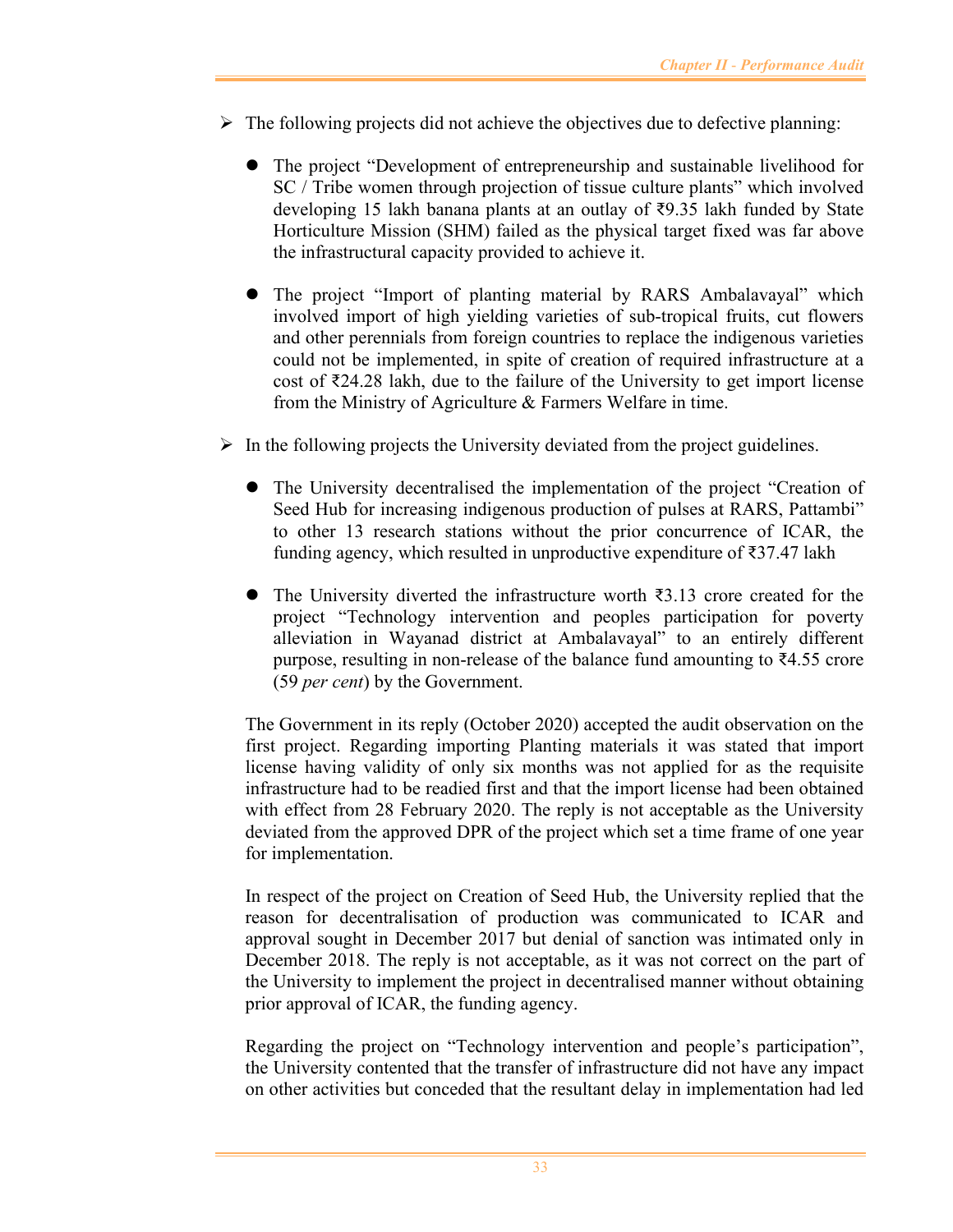to non-release of funds. The reply cannot be accepted, as the building constructed for the implementation of the project was being used as class rooms for the College of Agriculture, at Ambalavayal compromising the objective of the project.

### **2.5.4 Extension Education**

The Extension Education Programmes of the Kerala Agricultural University are

planned, organised, and coordinated by the Director of Extension (DoE) at the University level as mandated under the Act. The basic objective of the extension education programme is to make

*KVK Kannur developed a Production Protocol for rice farming which resulted in enhanced yield of more than three times the state average.* 

available to the farmers and others through the Government Departments concerned, useful information based on research findings. The extension education activities of the University are implemented primarily through the KVKs and other centres functioning under the DoE. The educational institutions and research stations of the University also implement extension education programmes.

The planned activities of the KVKs include on-farm trials, frontline demonstrations, trainings and extension programmes. Audit selected three $31$  out of the seven KVKs operated by the University in the State for detailed scrutiny and observed that all of them had achieved their targets in the above activities. A noteworthy activity of the University was the practice of deputing Multi-disciplinary Diagnostic Teams to visit farmers' fields and recommend solutions to various problems reported by them. It has also designed a programme for the public to interact with the faculty about the latest developments in agricultural sector. Another notable achievement was that of KVK Kannur, which developed a production protocol for rice farming from sowing to harvesting and for value addition by processing and branding of organic rice under the Mayyil Grama Panchayath, in Kannur district. As a result, the productivity has enhanced to nine to ten tonnes/hectare as against the State average of 2.9 tonnes/hectare.

ICAR ranks agricultural Universities annually based on various parameters under teaching outcome, research and extension. In teaching, parameters with high score include performance of students in national level examinations. In research, parameter with high score include research papers with high NAAS rating. In extension, parameters with high score includes revenue generation. The University was ranked 14 in the year 2016, but its ranking slid to 34 in 2018. In the year 2019, it improved its ranking to 19 mainly aided by the performance of its students in national level examinations.

<sup>&</sup>lt;sup>31</sup> Kollam, Kottayam and Kannur.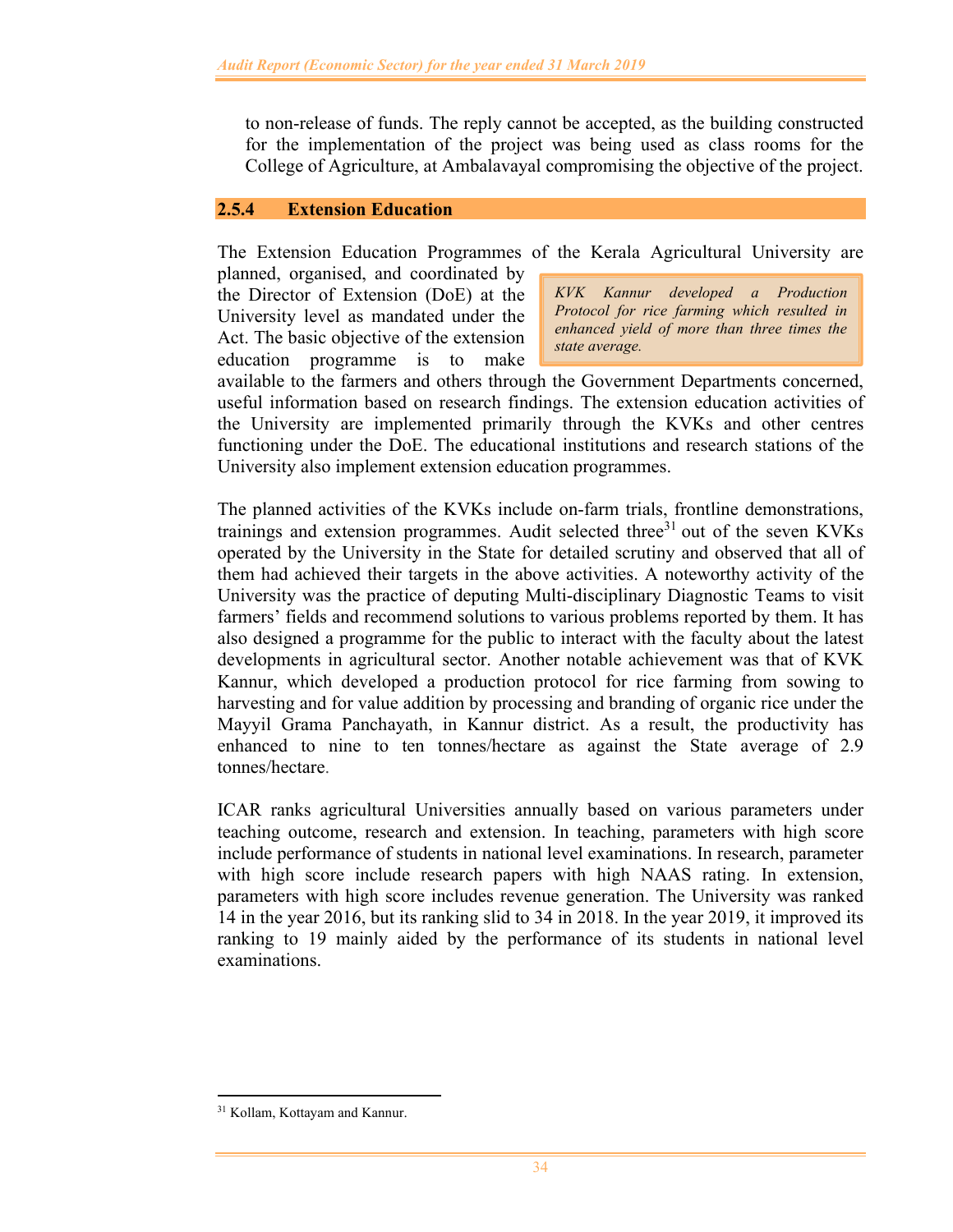### **2.5.5 Financial Management**

The University follows a decentralised financial system. The funds of the University are operated and managed in accordance with the provisions of Articles 45 to 47 of the Act. The Government of Kerala, in exercise of the powers conferred by section 63 of the Act, notified<sup>32</sup> the first statute (Statute SR. No.815/79) regarding "Finance Accounts and maintenance and management of all University Funds in General". The University amended the above Statute and issued Notification No.GA/8762/A3/83, dated 29 September 1983. The Statute permits the University to follow the Financial and Accounting Rules of Government of Kerala until such time the University prescribes and adopts its own Financial and Accounting Rules. The Kerala Financial Code mandates that every Government servant should see that proper accounts are maintained for all Government financial transactions with which he is concerned exercising specially strict and close control in regard to the maintenance of proper accounts.

The receipts and expenditure of the University for the period 2014-15 to 2018-19 were as follows:

| <sub>of</sub><br><b>Source</b> | <b>Description</b>    | 2014-15 | 2015-16  | 2016-17  | 2017-18  | 2018-19 | <b>Total</b> |
|--------------------------------|-----------------------|---------|----------|----------|----------|---------|--------------|
| <b>Fund</b>                    |                       |         |          |          |          |         |              |
|                                | Receipt               | 31.37   | 29.17    | 42.25    | 38.90    | 15.00   | 156.69       |
| Plan                           | <b>Expenditure</b>    | 21.55   | 23.94    | 20.77    | 14.24    | 15.61   | 96.11        |
|                                | <b>Excess/Savings</b> | 9.83    | 5.23     | 21.47    | 24.66    | $-0.61$ | 60.58        |
|                                | <b>Receipt</b>        | 208.82  | 250.53   | 281.91   | 324.20   | 338.09  | 1,403.55     |
| <b>Non-Plan</b>                | <b>Expenditure</b>    | 216.72  | 260.06   | 306.19   | 335.13   | 343.00  | 1,461.10     |
|                                | <b>Excess/Savings</b> | $-7.90$ | $-9.53$  | $-24.28$ | $-10.93$ | $-4.91$ | $-57.55$     |
| <b>ICAR</b>                    | <b>Receipt</b>        | 13.92   | 5.44     | 10.73    | 14.92    | 21.26   | 66.27        |
| $(100\%)$                      | <b>Expenditure</b>    | 21.95   | 16.18    | 22.45    | 19.39    | 19.82   | 99.79        |
|                                | <b>Excess/Savings</b> | $-8.03$ | $-10.74$ | $-11.72$ | $-4.47$  | 1.44    | $-33.52$     |
| <b>ICAR</b>                    | <b>Receipt</b>        | 9.47    | 11.14    | 9.36     | 13.40    | 16.53   | 59.90        |
|                                | <b>Expenditure</b>    | 16.26   | 17.73    | 18.23    | 19.48    | 16.72   | 88.42        |
| (75%)                          | <b>Excess/Savings</b> | $-6.79$ | $-6.59$  | $-8.88$  | $-6.08$  | $-0.19$ | $-28.53$     |
| <b>External</b>                | <b>Receipt</b>        | 36.72   | 17.20    | 15.82    | 18.54    | 12.30   | 100.58       |
|                                | <b>Expenditure</b>    | 27.18   | 20.94    | 13.32    | 11.11    | 12.44   | 84.99        |
| <b>Agencies</b>                | <b>Excess/Savings</b> | 9.54    | $-3.74$  | 2.50     | 7.43     | $-0.14$ | 15.59        |

**Table-2.9: Receipts and Expenditure during the period from 2014-15 to 2018-19 (***₹ in crore***)** 

Audit noticed the following weaknesses in the financial management of the University.

<sup>32</sup> Notification No. GO(MS) No.257/79/AD dated 23 June 1979.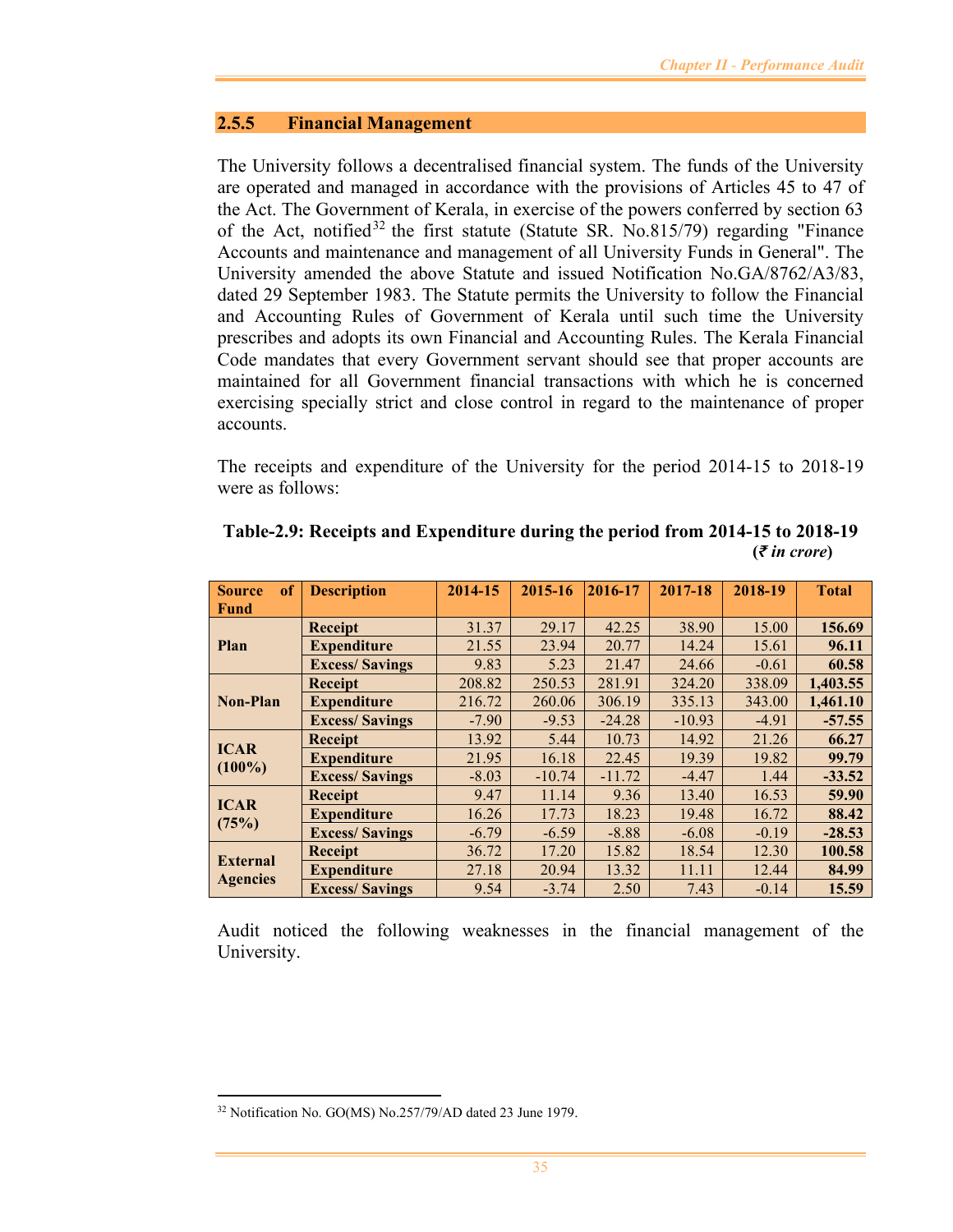## **2.5.5.1 Deficiencies in the UFAST**<sup>33</sup> **accounting software**

The University prepares its annual accounts and submits the same to the Government as per Section 47 of the Act and Statute No.815/79. The annual accounts are prepared through the UFAST software developed internally. The UFAST generates parallel bank statements and reconciles the office cash balance with it instead of the statement generated by bank. The UFAST generated bank balances were found to be different from the actual bank balances. Generation of parallel bank statements through UFAST software and the reconciliation of the book balance with the same is irregular. Audit observed that the UFAST generated bank balances shown in the annual accounts were often modified after their submission as the software allowed adjustments even after the closing of accounts.

Audit test checked the bank balances exhibited in the accounts with those generated by UFAST on 19 December 2019 and found that the same did not match with the statements generated for the finalisation of accounts. For instance, the closing balance of ₹131.75 crore for the 2016-17 was corrected as ₹144.10 crore after the submission of the annual accounts. Consequently, the opening balance of 2017-18 showed an excess balance of ₹12.35 crore. Option to enable modifications/adjustments in the items contained in the accounts after their closure and submission to Government is indicative of major deficiency in the Software. Audit also noticed that the accounting software was adopted without certification of its reliability and controls by an external agency. The adoption and use of software without ensuring their security and reliability can lead to malpractices and frauds through manipulation of figures.

The Government in its reply (October 2020) accepted the audit observation and stated that corrective action was taken to ensure that there was no mismatch between UFAST and bank statements. It was, however, silent about the security and reliability of the software.

#### **2.5.5.2 Non-preparation of Balance sheet**

The original Kerala Agricultural University Act, 1971 required the University to submit its balance sheet along with the Annual Accounts to the Government. Statute No. 815/79 framed under this Act prescribed responsibility of the preparation of balance sheet by the Comptroller. The non-preparation of the balance sheet was commented in the Report of the C&AG for the year ended 31 March 1998. Meanwhile, the Act was amended in 2001 removing the clause requiring the submission of balance sheet along with annual accounts to the Government.

The Committee on Public Accounts (PAC) in its 57<sup>th</sup> report, based on the aforementioned C&AG Report presented to the legislature on the 17<sup>th</sup> of March 2008 recommended double entry system in accounting and the valuation of assets. Further, Statute prescribing the duties of the Comptroller to prepare balance sheet is still in

<sup>&</sup>lt;sup>33</sup> University Functional Accountability System.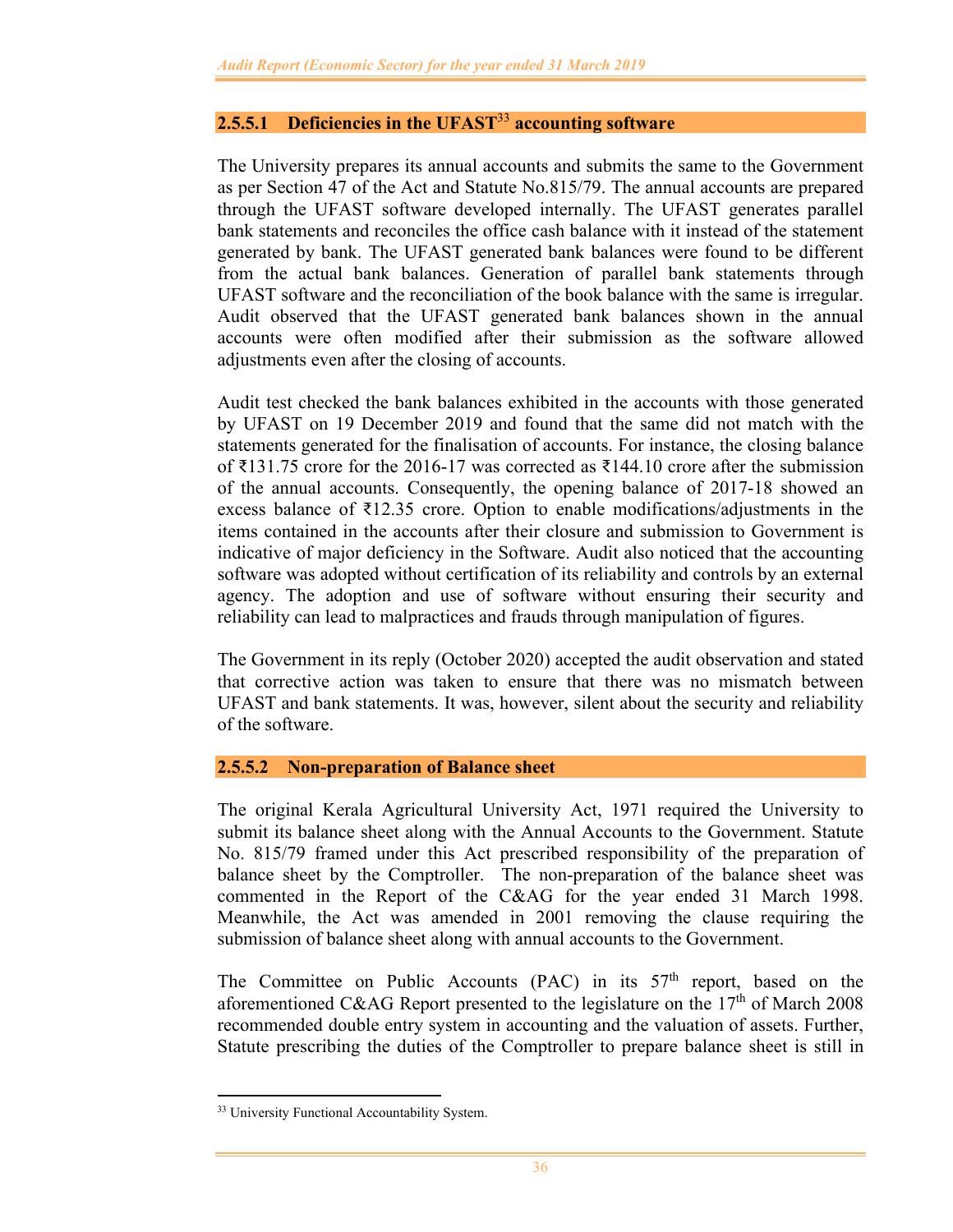$(\bar{\xi}$  in crore)

force. Moreover, prudent accounting practice warrants the preparation of balance sheet in double entry accounting system.

In the reply furnished (October 2020) the Government stated that comprehensive balance sheet was not being made but effort was on to make the balance sheet inclusive of all assets and liabilities of the University. The reply is not tenable as it does not justify the delay in preparation of balance sheet, which is stipulated in the Statutes notified in 1979 and also recommended by the PAC in 2008.

## **2.5.5.3 Inadequacy of non-plan funds released by Government leading to diversion of money from the PF contributions of employees**

According to the Act, every year the Government shall make non-lapsable lump-sum grants to University not less than the estimated net expenditure of pay and allowances of the staff, contingencies, supplies and services of the University and also to meet such additional items of expenditure recurring and non-recurring as the Government may deem necessary for the proper functioning of the University.

Audit noticed that, the non-plan grants released by the Government to the University were less than the demand and actual expenditure of the University from the year 2000-01. Audit analysed the grant released and non-plan expenditure during the period 2014-15 to 2019-20, and the details are as follows:

| <b>Financial</b><br>vear | <b>Grant</b><br>requested | <b>Grant</b><br>received | Non-plan<br>expenditure | <b>Shortage</b> |
|--------------------------|---------------------------|--------------------------|-------------------------|-----------------|
| 2014-15                  | 269.48                    | 208.82                   | 246.72                  | 37.90           |
| $2015 - 16$              | 328.53                    | 250.53                   | 260.02                  | 9.49            |
| 2016-17                  | 413.59                    | 281.91                   | 306.20                  | 24.29           |
| 2017-18                  | 405.24                    | 324.20                   | 419.38                  | 95.18           |
| 2018-19                  | 463.50                    | 338.10                   | 343.40                  | 5.30            |
| <b>Total</b>             | 1,880.34                  | 1,403.56                 | 1,575.72                | 172.16          |

# **Table-2.10: Details of grants**

Audit noticed that the University met the deficiency in the non-plan grant by diverting amounts from the General Provident Fund (GPF) contributions of the employees, which also depleted the balance in their GPF accounts to the extent of ₹96.61 crores. As a result, the University has not been able (February 2020) to transfer the provident fund of the employees who opted for Kerala Veterinary and Animal Sciences University (KVASU) and Kerala University of Fisheries and Ocean Studies (KUFOS) on trifurcation (2011) of the erstwhile Kerala Agricultural University. The amount due to KVASU was ₹33.31 crore while the dues to KUFOS has not been ascertained.

The Government in its reply (October 2020) accepted that the inadequacy of non-plan fund released by the Government had caused a deficit of nearly 100 crore in the GPF accounts and that 60 *per cent* of the deficit in GPF subscription amount of the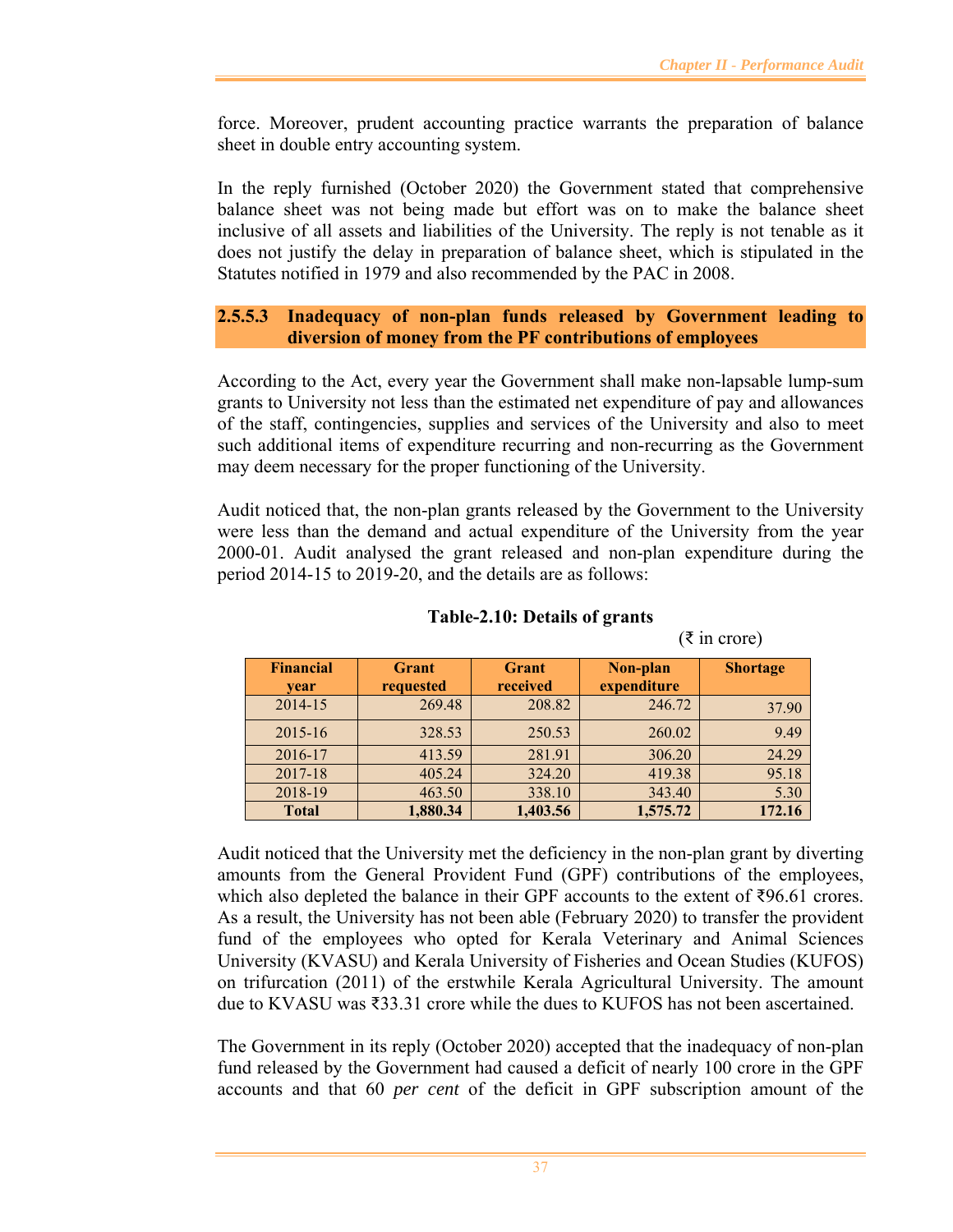employees had been made good by now. It was also said that GPF closure amounts were being disbursed to employees at the time of their retirement.

## **2.5.6 Internal Controls**

The internal controls of an entity to safeguard its assets, promote accountability and efficiency are generally elaborated in its Accounts manual, Stores and Purchase manual, policy documents etc. Audit noticed that the University did not frame any such manual; and that the duties and powers of various authorities from which the internal controls of the University are derived were not separately documented or declared by Statutes.

Audit noticed the following weaknesses in the internal control of the University.

### **2.5.6.1 Inadequacies in the functioning of internal audit system**

In order to strengthen the existing internal audit system and to bring uniformity in audit, Government of Kerala issued (19 December 2003 and 10 June 2005) guidelines on internal audit to all heads of departments. Accordingly, the University formed three internal audit circles (South, Central and North) for conducting internal audit.

Audit observed that the University has not framed its own internal audit manual so far. Further, even though the funds received at the University headquarters are distributed to the various stations coming under the three audit circles, the internal audits were not evenly covered. For example, during the period from 2013-14 to 2017-18, funds were transferred to 65 stations coming under the three circles; but the audit programmes of the period were restricted to South and North Regions only covering 31 centres. More than 52 *per cent* of the stations were outside audit purview for several years. The University headquarters did not have a record of the internal audit programmes conducted.

The above lapses indicate the inadequacy of the existing Internal Audit system of the University and points to the need to improve governance.

In its reply (October 2020), the Government has accepted the audit observations and stated that earnest effort was being taken to frame an Internal Audit Manual of the University and to strengthen the Internal Audit System so as to improve governance.

#### **2.5.6.2 Non-maintenance of Asset Register**

Statute No.815/79 mandates the Director of Physical Plant to maintain an Assets Register containing the details of its plants and buildings. Audit noticed that such a register was not being maintained in the University. As a result, the University did not have proper control over its immovable assets.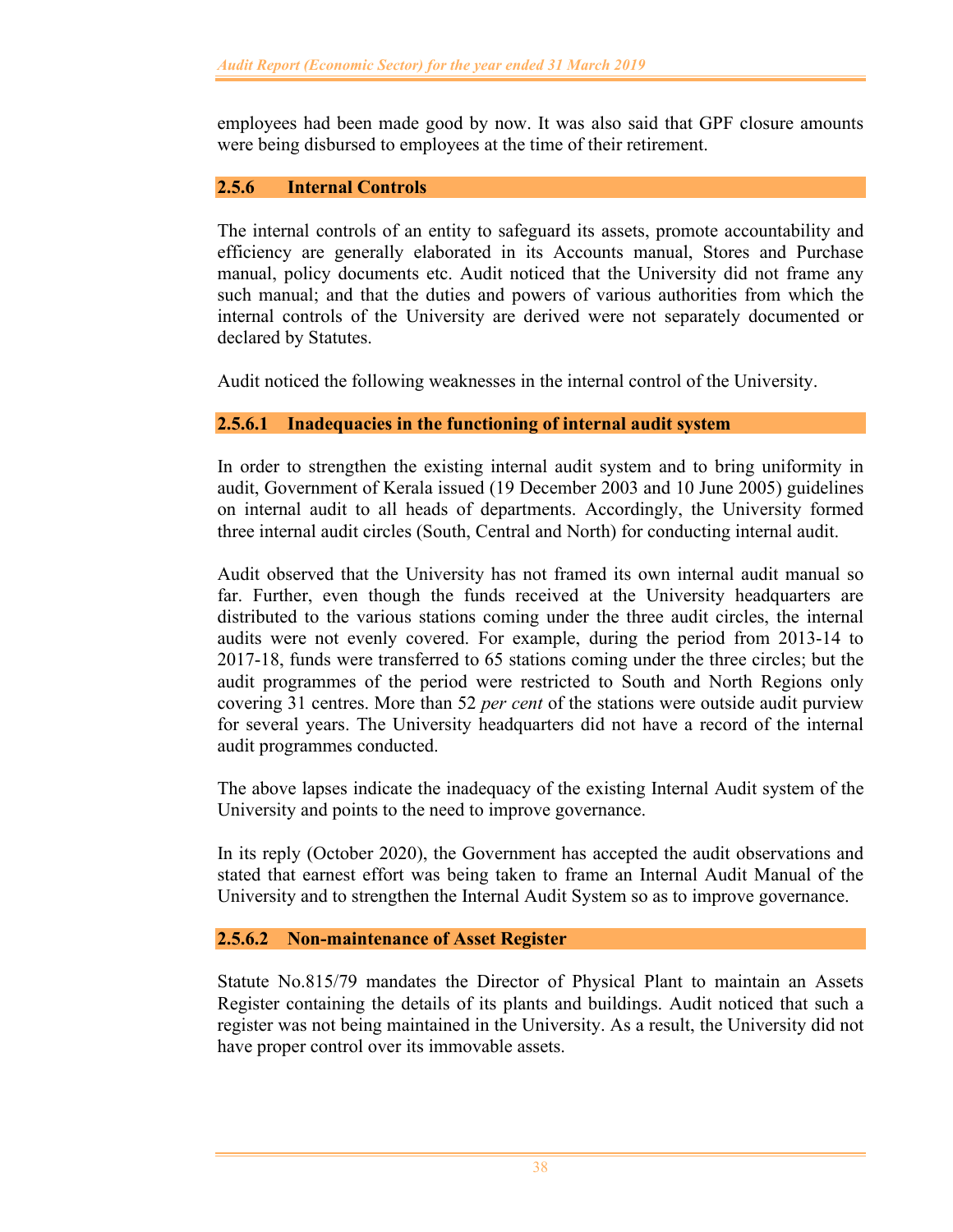The Government replied (October 2020) that necessary steps were being taken to maintain the Asset Register.

## **2.5.6.3 Irregular Operation of revolving funds**

Revolving funds are maintained to meet the day to day expenditure on revenue generating activities like production and sale of seeds/seedlings, vegetables, other agricultural produces etc. The Act permits the University to have such other funds as may be prescribed by Statutes.

Audit noticed that the University operated 77 revolving funds and had a balance of ₹20.94 crore as of March 2019. But none of them had any legal back up as they were not prescribed by Statutes as required under the Act.

The Government in its reply (October 2020) stated that the audit observation regarding lack of legal backing was taken note of and that necessary steps would be taken to achieve the objective.

### **2.5.6.4 Lack of responsiveness to PAC recommendations.**

The Committee on Public Accounts (PAC) in its  $57<sup>th</sup>$  report presented to the Legislature on the 17 March 2008 made the following recommendations on the basis of the report of the Comptroller & Auditor General of India for the year ended 31 March 1998.

- $\triangleright$  To adopt Double Entry System in accounting and Valuation of Assets as mentioned in paragraph 2.5.5.2 (Recommendation No.1.9).
- $\triangleright$  To undertake a work study on the faculty and redeployment of idling/ underutilised faculty (Recommendation No.1.13).

Audit noticed that the University has not implemented the recommendations so far. Further, the University had assured the PAC that a register containing the details of the extent of land was being maintained and was updated. Audit noticed that this was contrary to the facts.

The Government replied (October 2020) that necessary steps were being taken to adopt the double entry system in the accounting software of UFAST and to undertake a work study on the faculty and redeployment of idling and underutilised faculty.

#### **2.6 Conclusion**

The governance framework of the University was weakened by non-updation of Statutes, Ordinance and Regulations. It was further impacted by non-appointment of Officers of the University. In Academic activities, most of the programme offered by it are in demand and are fully subscribed. However, the University failed to comply